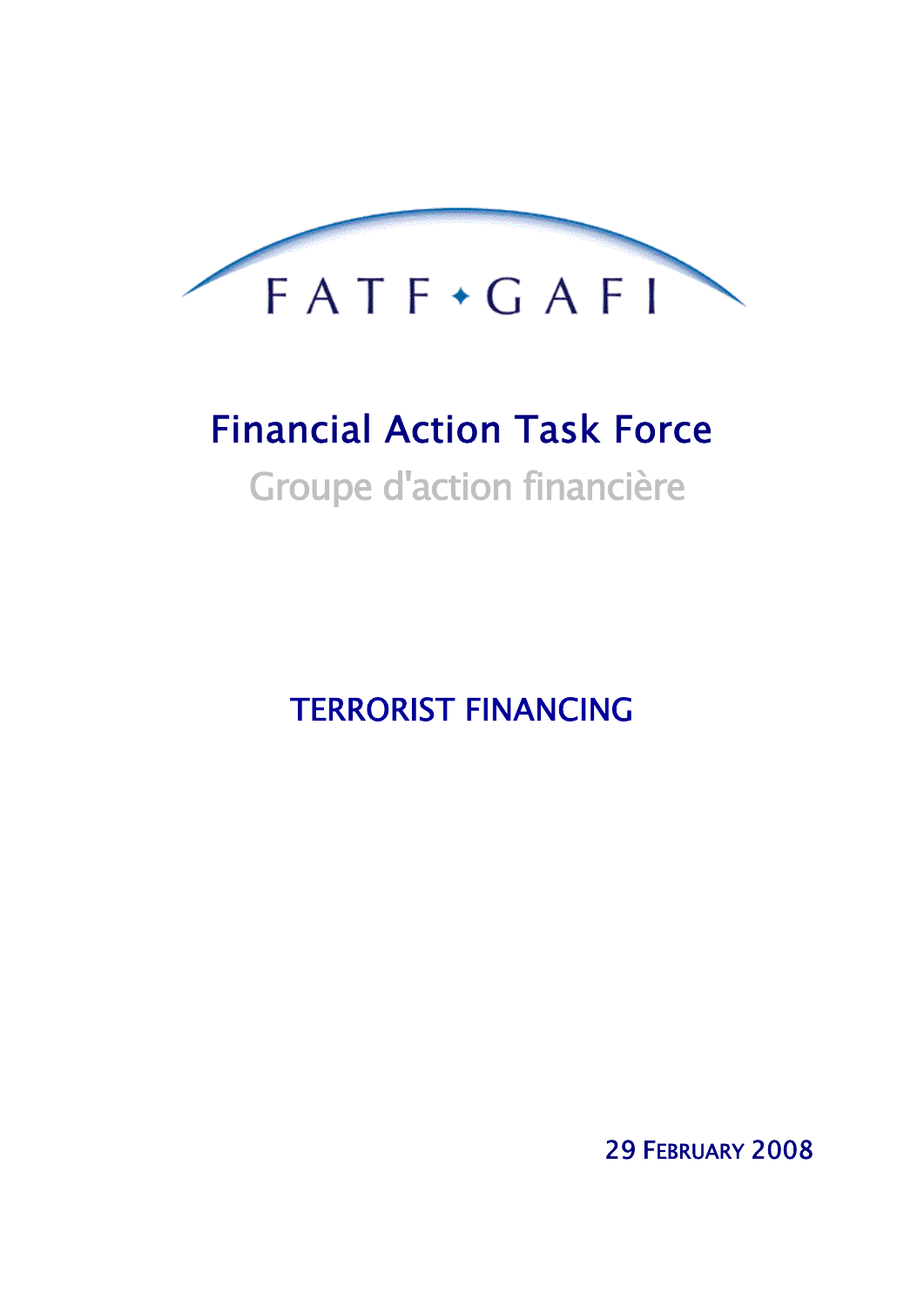© FATF/OECD 2008

All rights reserved. No reproduction, copy, transmission or translation of this publication may be made without written permission. Applications for permission to reproduce all or part of this publication should be made to: FATF Secretariat, OECD, 2 rue André Pascal 75775 Paris Cedex 16, France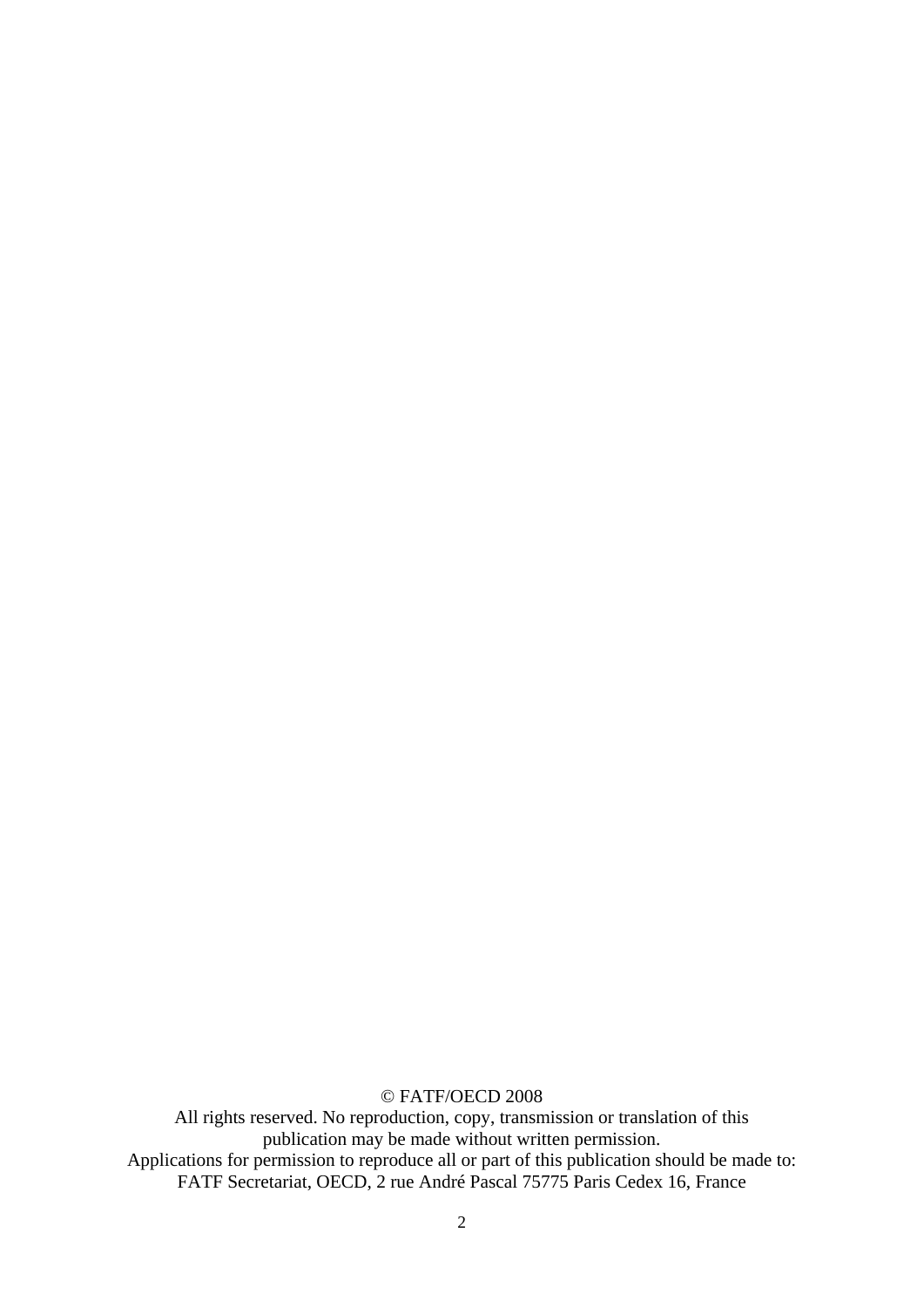# **TABLE OF CONTENTS**

| THE ROLE OF SAFE HAVENS, FAILED STATES, AND STATE SPONSORS------------------------- 19 |  |
|----------------------------------------------------------------------------------------|--|
|                                                                                        |  |
|                                                                                        |  |
| INTERNATIONAL RESPONSE TO TERRORIST FINANCING ------------------------- 27             |  |
| PREVENTING TERRORISTS FROM RAISING, MOVING, AND USING FUNDS----------------------- 28  |  |
|                                                                                        |  |
|                                                                                        |  |
|                                                                                        |  |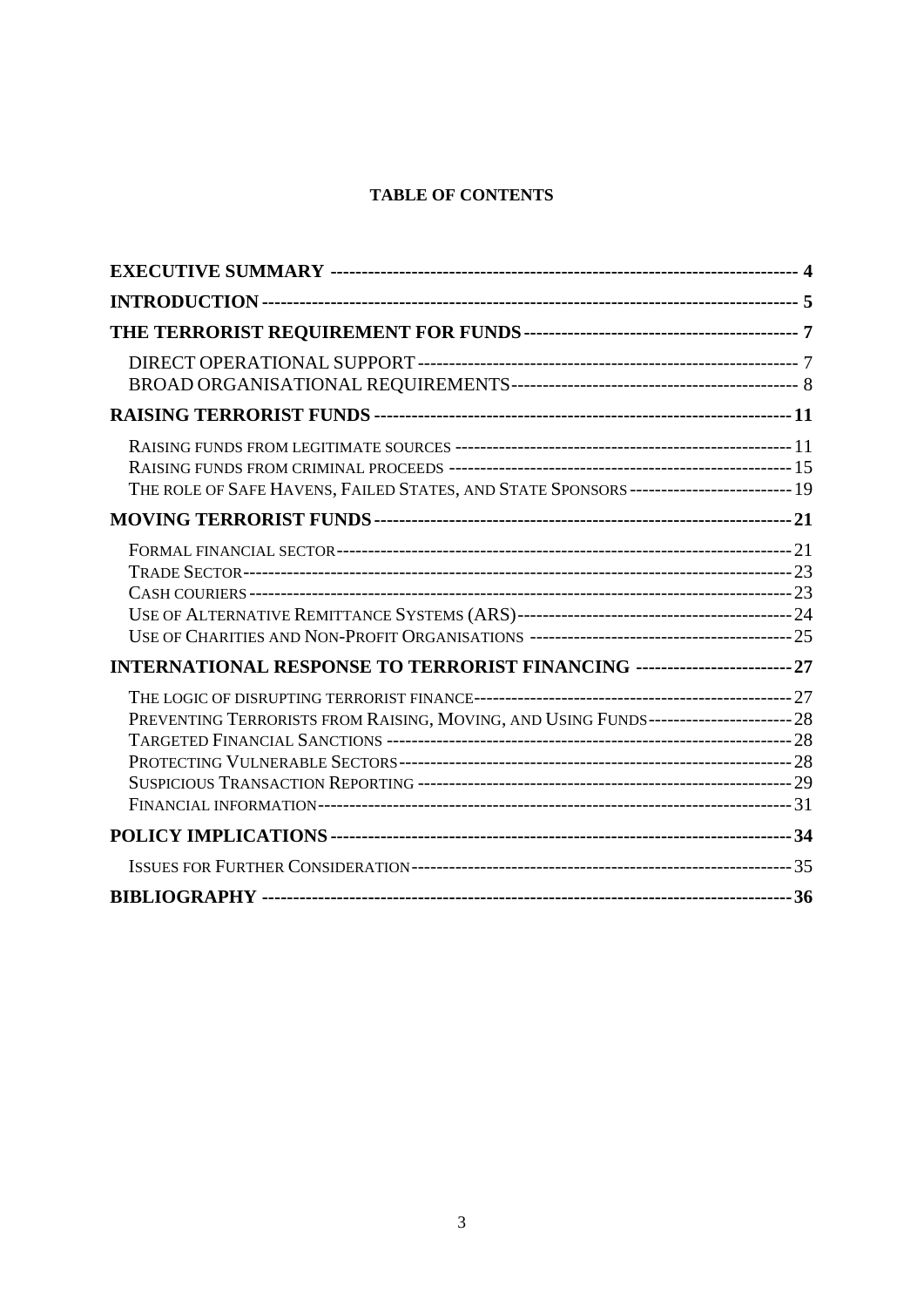# **EXECUTIVE SUMMARY**

<span id="page-3-0"></span>Terrorist organisations vary widely, ranging from large, state-like organisations to small, decentralised and self-directed networks. Terrorists financing requirements reflect this diversity, varying greatly between organisations. Financing is required not just to fund specific terrorist operations, but to meet the broader organisational costs of developing and maintaining a terrorist organisation and to create an enabling environment necessary to sustain their activities.

The direct costs of mounting individual attacks have been low relative to the damage they can yield. However, maintaining a terrorist network, or a specific cell, to provide for recruitment, planning, and procurement between attacks represents a significant drain on resources. A significant infrastructure is required to sustain international terrorist networks and promote their goals over time. Organisations require significant funds to create and maintain an infrastructure of organisational support, to sustain an ideology of terrorism through propaganda, and to finance the ostensibly legitimate activities needed to provide a veil of legitimacy for terrorist organisations.

Terrorists have shown adaptability and opportunism in meeting their funding requirements. Terrorist organisations raise funding from legitimate sources, including the abuse of charitable entities or legitimate businesses or self-financing by the terrorists themselves. Terrorists also derive funding from a variety of criminal activities ranging in scale and sophistication from low-level crime to organised fraud or narcotics smuggling, or from state sponsors and activities in failed states and other safe havens.

Terrorists use a wide variety of methods to move money within and between organisations, including the financial sector, the physical movement of cash by couriers, and the movement of goods through the trade system. Charities and alternative remittance systems have also been used to disguise terrorist movement of funds. The adaptability and opportunism shown by terrorist organisations suggests that all the methods that exist to move money around the globe are to some extent at risk.

Disrupting funding flows creates a hostile environment for terrorism, constraining overall capabilities of terrorists and helping frustrate their ability to execute attacks. Disrupting terrorist financing involves both systemic safeguards, which protect the financial system from criminal abuse, and targeted economic sanctions informed by counter-terrorism intelligence. The study highlights the links between financial tools and wider counter-terrorist activity: the effectiveness of authorities at both detecting and investigating terrorist activity is significantly enhanced when counter-terrorist intelligence and financial information are used together.

Looking ahead the study identifies four areas which could be the focus of efforts to further strengthen counter-terrorist financing efforts: (1) action to address *jurisdictional issues* including safe havens and failed states, (2) *outreach to the private sector* to ensure the availability of information to detect terrorist financing, (3) *building a better understanding* across public and private sectors and (4) *enhanced financial intelligence* to exploit the value of financial investigation as a tool in fighting terrorism.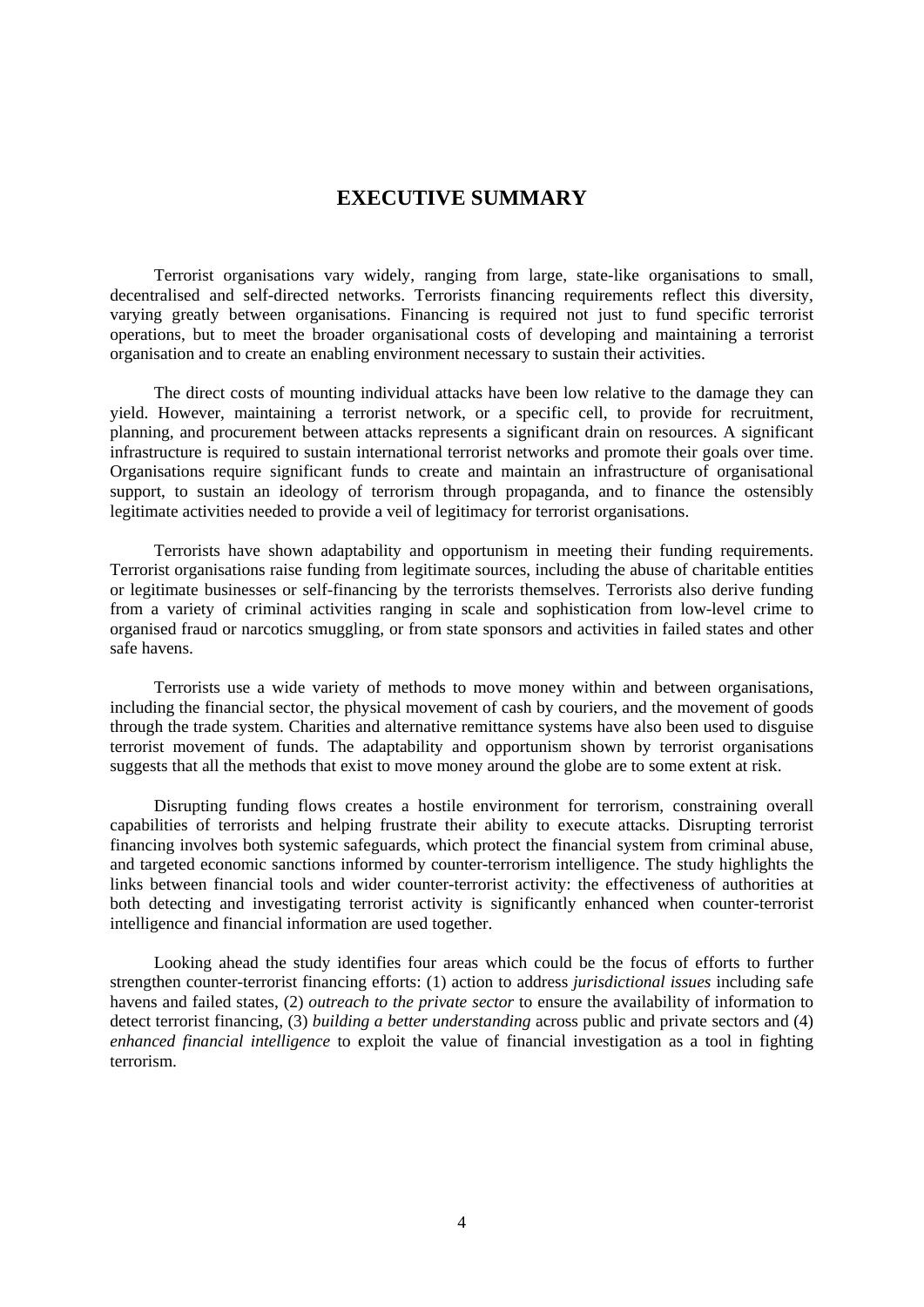## **INTRODUCTION**

<span id="page-4-0"></span>With the conclusion of United Nations Security Council Resolution (UNSCR) 1373 in 2001, the international community put financial measures at the centre of its efforts to combat terrorism.

In October of the same year, the Financial Action Task Force (FATF) expanded its mandate beyond anti-money laundering to include countering the financing of terrorism and issued a set of special recommendations on terrorist financing to complement existing standards aimed at countering the laundering of the proceeds of crime.

Conclusions in the early work by the FATF focussed on the similarities between money laundering and terrorist financing. In particular, the similar objectives in money laundering and terrorist financing of masking financial resources and activities from the scrutiny of state authorities and occasional use of similar techniques resulted in the two activities' being examined with the same lens.

Since 2001, significant work has been undertaken to examine how financial measures applied by states, the private sector and the non-profit/charitable sectors, play a role in:

- *Deterring* terrorism.
- *Detecting* terrorism.
- *Disrupting* terrorism.

Although much has been learned about the financing activities used by terrorists in support of their activities, there has been limited success in developing specific indicators to assist financial institutions in the detection of these activities. It is appropriate to re-examine our understanding of terrorist financing and how information can most effectively be used to combat terrorism.

To inform these efforts, this typologies research project was initiated to provide a contemporary snapshot of the ways in which terrorists *raise*, *move* and *use* funds and the ways in which financial information and the implementation of the FATF's international anti-money laundering and combating the financing of terrorism (AML/CFT) standards are helping to hold those responsible to account. This report is organised into four distinct sections, covering in turn: (1) the ways terrorist organisations *use* funds, (2) the ways terrorists *raise* funds, (3) the tools used by terrorists to *move* funds and *iv)* the global response to terrorist financing.

The report begins by surveying the diverse funding requirements that terrorist organisations have in the first place. That is, this report explores what terrorists *need funds for* and what the practical implications are that flow from this need for funds. This initial section generally examines the requirement of terrorist organisations for funds by distinguishing between the financial demands of *direct operational support* and the financial needs of meeting *broader organisational requirements*.

The second section of the report addresses the ways terrorist organisations *raise* funds and obtain support – from legitimate sources (clean money) and from criminal activity. This section also describes the challenge posed by failed states, safe havens and state sponsorship which create an *enabling environment* for terrorist organisations to use funds in strengthening their supporting infrastructure and preparing for attacks.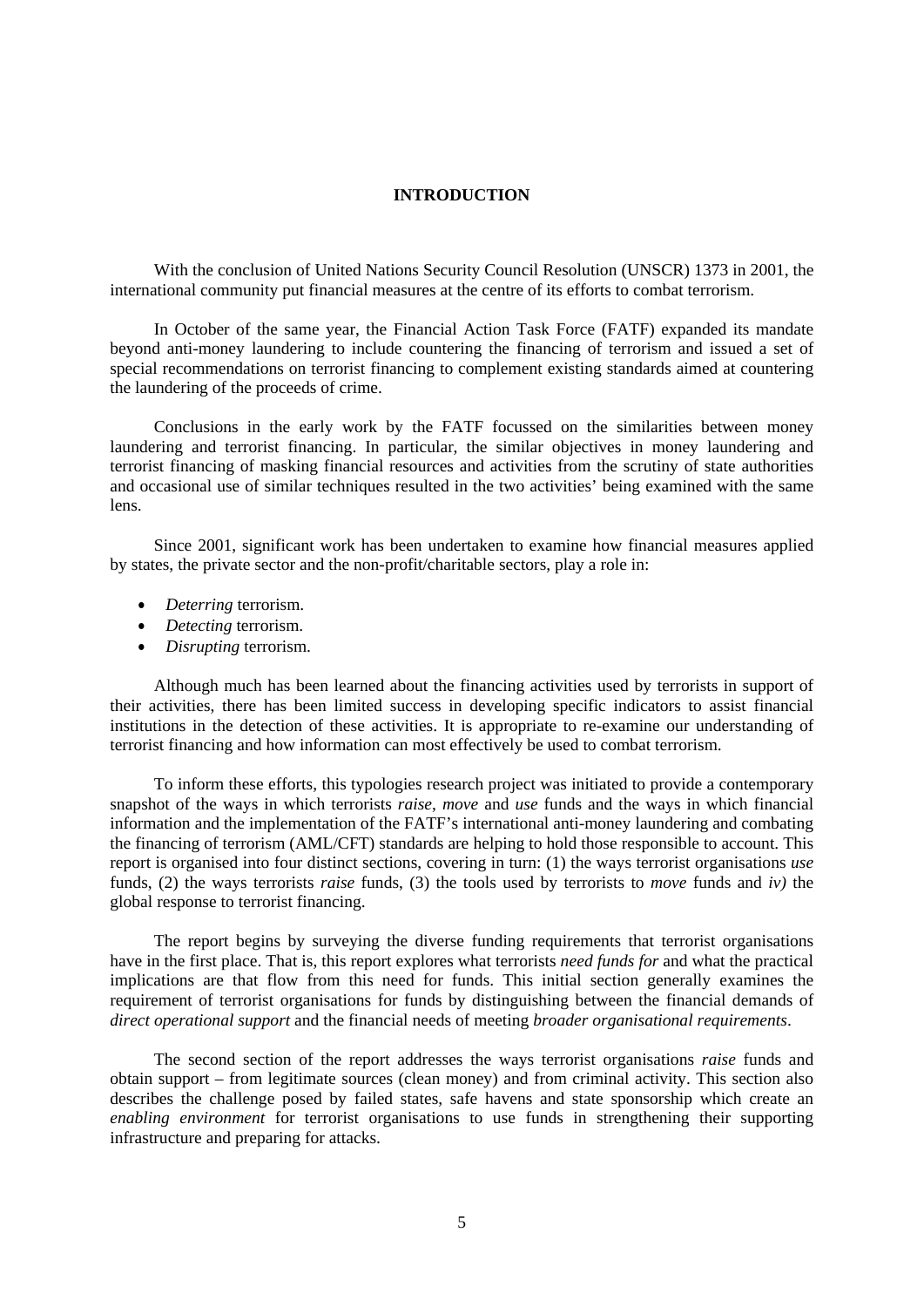The third section explores the ways that terrorist organisations *move* funds or support – using the formal financial system, alternative remittance services (ARS), cash couriers, trade, and charities or non-profit organisations (NPOs).

The fourth section describes the global response to terrorist financing. This section describes why financial information provided by financial institutions and intelligence provided to financial institutions are critical to the success of global counter-terrorism efforts. This section then broadly identifies and briefly describes relevant international standards designed to combat the various ways that terrorist organisations raise, move and use funds. This section points to the critical partnership that financial institutions and governments must develop as part of an integrated challenge to combat international terrorism.

Finally, this paper outlines policy implications which could be considered further by the FATF.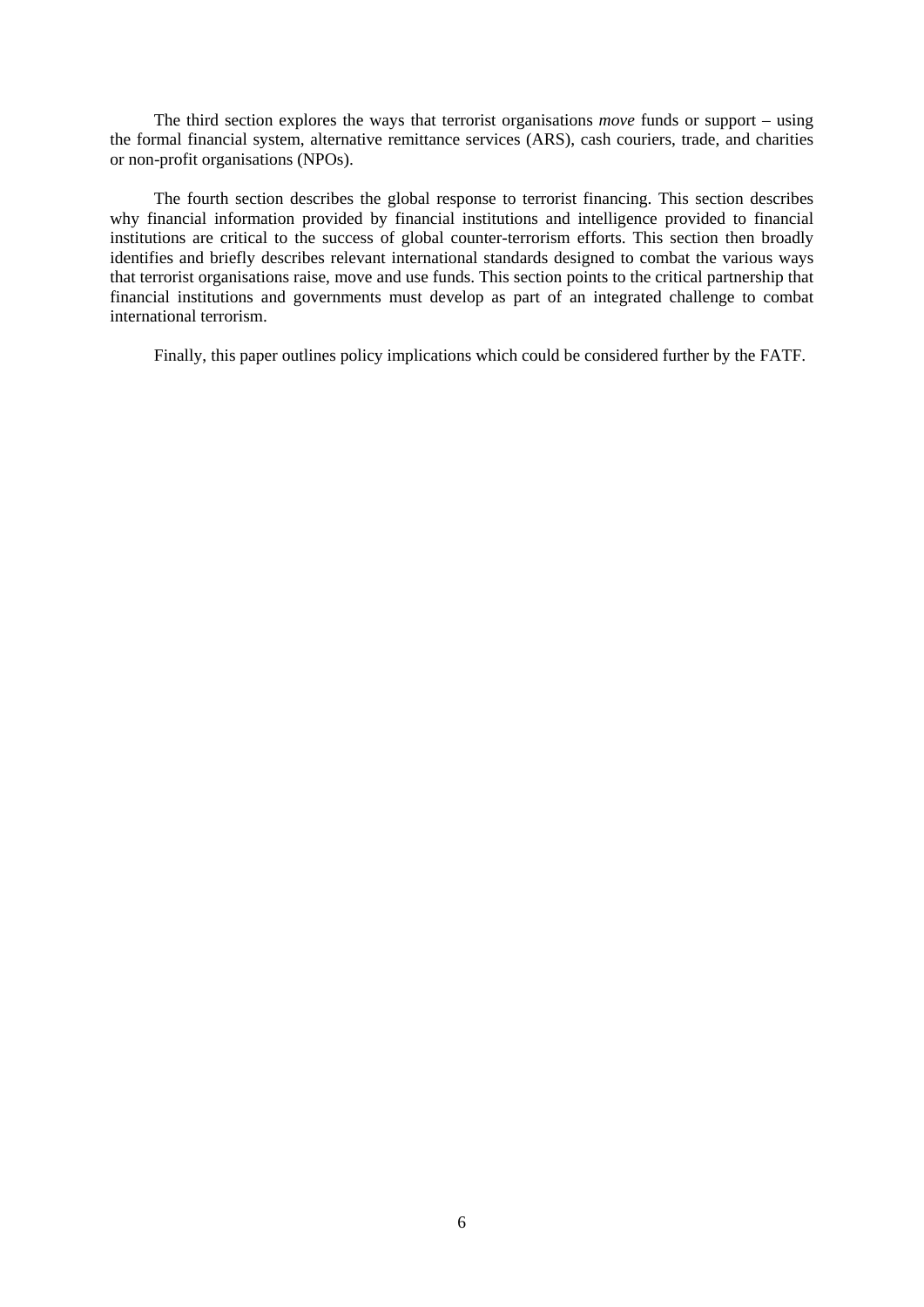## **THE TERRORIST REQUIREMENT FOR FUNDS**

<span id="page-6-0"></span>The first step in identifying and forestalling the flow of funds to terrorists<sup>[1](#page-6-1)</sup> is to understand the funding requirements of modern terrorist groups. The costs associated not only with conducting terrorist attacks but also with developing and maintaining a terrorist organisation and its ideology are significant. Funds are required to promote a militant ideology, pay operatives and their families, arrange for travel, train new members, forge documents, pay bribes, acquire weapons, and stage attacks. Often, a variety of higher-cost services, including propaganda and ostensibly legitimate social or charitable activities are needed to provide a veil of legitimacy for organisations that promote their objectives through terrorism.

The nature of funding for both operational and broader support activities will vary by the type of terrorist organisation, with traditional, hierarchical quasi-state-like terrorist organisations on one side of the spectrum and small, decentralised independently supported organisations on the other. At its extreme, this second category has involved small, ostensibly self-directed networks seeking to meet their own funding requirements through means that differ little from their everyday activity. Purchases – even when used to procure the precursors for attacks – are not conspicuous.

Terrorist financing requirements fall into two general areas: (1) funding specific terrorist operations, such as direct costs associated with specific operations and (2) broader organisational costs to develop and maintain an infrastructure of organisational support and to promote the ideology of a terrorist organisation.

## **DIRECT OPERATIONAL SUPPORT**

18. While the funding requirements of terrorist organisations vary too widely to be described by any single typology, recent literature does suggest some common themes as to how terrorists actually use funds<sup>[2](#page-6-2)</sup>. The demand-side of terrorist finance includes:

#### *The direct costs of terrorist attacks and conflict*

The precursor materials necessary to stage specific attacks are highly diverse and include, for example, vehicles, improvised bomb-making components, maps, surveillance material etc. These direct costs of terrorist attacks are often very low relative to the damage they can yield, as illustrated by the following estimates:

| Attack                           | Date                  | Estimated cost <sup>3</sup> |
|----------------------------------|-----------------------|-----------------------------|
| London transport system          | 7 July 2005           | GBP 8 000 <sup>4</sup>      |
| Madrid train bombings,           | 11 March 2004         | <b>USD 10 000</b>           |
| Istanbul truck bomb attacks,     | 15 & 20 November 2003 | <b>USD 40 000</b>           |
| Jakarta JW Marriot Hotel bombing | 5 August 2003         | <b>USD 30 000</b>           |
| Bali bombings                    | 12 October 2002       | <b>USD 50 000</b>           |
| <b>USS Cole attack</b>           | 12 October 2000       | <b>USD 10 000</b>           |
| East Africa embassy bombings,    | 7 August 1998         | <b>USD 50 000</b>           |

|  | Table 1: The direct attack costs of a terrorist conspiracy |  |  |  |
|--|------------------------------------------------------------|--|--|--|
|--|------------------------------------------------------------|--|--|--|

 $\frac{1}{1}$ Obligations set out chiefly in UNSCR 1373, 2001.

<span id="page-6-2"></span><span id="page-6-1"></span><sup>2</sup> Including: Comras (2005), Kohlmann (2006), National Commission on Terrorist Attacks Upon the United States (2004) Williams (2005), Abuza (2005) and Prober (2005).

<span id="page-6-3"></span><sup>3</sup> Unless otherwise noted, all estimates adapted from the August 2004 report of the UN Monitoring Team Report on al-Qaeda and the Taliban.

<span id="page-6-4"></span><sup>4</sup> The United Kingdom Home Office (2006).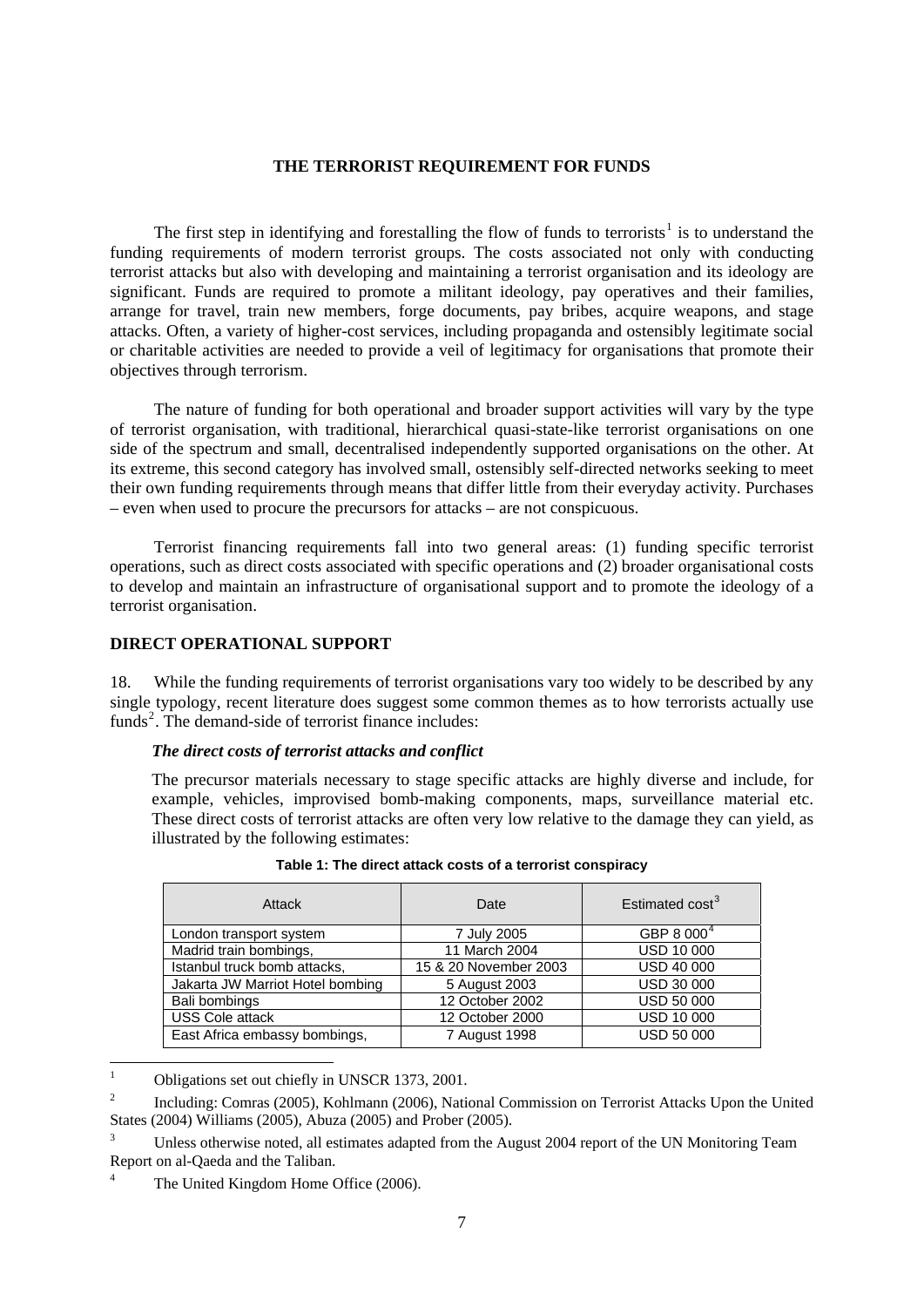<span id="page-7-0"></span>Terrorist organisations involved in geographical conflicts have a constant need of funds to support the organisation and their activities in territories they control or act in.

## *Salaries / subsistence and communications*

Individual operatives need to cover their day-to-day expenses and perhaps also those of their dependents. A cell will also need to communicate with its members and perhaps the parent network. This will be a more significant commitment if there is no other source of income for the operatives (such as employment or welfare payments).

## *Training, travel, and logistics*

Training of operatives continues to be an important investment for terrorists, both in terms of ideological indoctrination and practical skills. The financial facilitation of training and travel, which can include the procurement of false documentation, represents an important cost for many terrorist networks. Even in recent attacks where terrorist operatives were "home grown" and largely operationally independent of any overarching leadership structure, many operatives still travelled to receive training or other forms of indoctrination prior to the operational phase of a plot.

## *Shared funding*

Where a cell is part of a network or shares a common goal or ideological or religious background with another cell or network, it may be called upon or feel compelled to provide financial support. An illustrative case study, where funds were collected to host extremist websites used by multiple terrorist networks, is discussed below.

## **BROAD ORGANISATIONAL REQUIREMENTS**

Financially maintaining a terrorist network – or a specific cell – to provide for recruitment, planning and procurement between attacks represents the most significant drain on resources. Beyond the funds needed to finance terrorist attacks and provide direct operational support, terrorist organisations require funding to develop a supporting infrastructure, recruit members and promote their ideology. In addition, this infrastructure spending may go to support charitable organisations and media owned or controlled by the terrorist organisation.

## **Charities**

Terror networks often use compromised or complicit charities and businesses to support their objectives. For example, some groups have links to charity branches in high-risk areas and/or underdeveloped parts of the world where the welfare provision available from the state is limited or nonexistent. In this context, groups that use terrorism as a primary means to pursue their objectives can also utilise affiliated charities as a source of financing that may be diverted to fund terrorist attacks and terrorist recruitment by providing a veil of legitimacy over an organisation based on terrorism<sup>[5](#page-7-1)</sup>.

## **Mass Media Outlets**

In addition to the civilian or social welfare function of organisations committed to paramilitary violence, there is often a sophisticated public relations and media operations component that sustains the ideology of terrorism.

Terrorist groups such as al-Qaeda have been especially adept at manipulating television through the release of videos. In addition, virtually every terrorist organisation has a website dedicated to recruitment and spreading the message of bloodshed. These major mass media tools emit powerful

<span id="page-7-1"></span> $\frac{1}{5}$ Kohlmann (2006).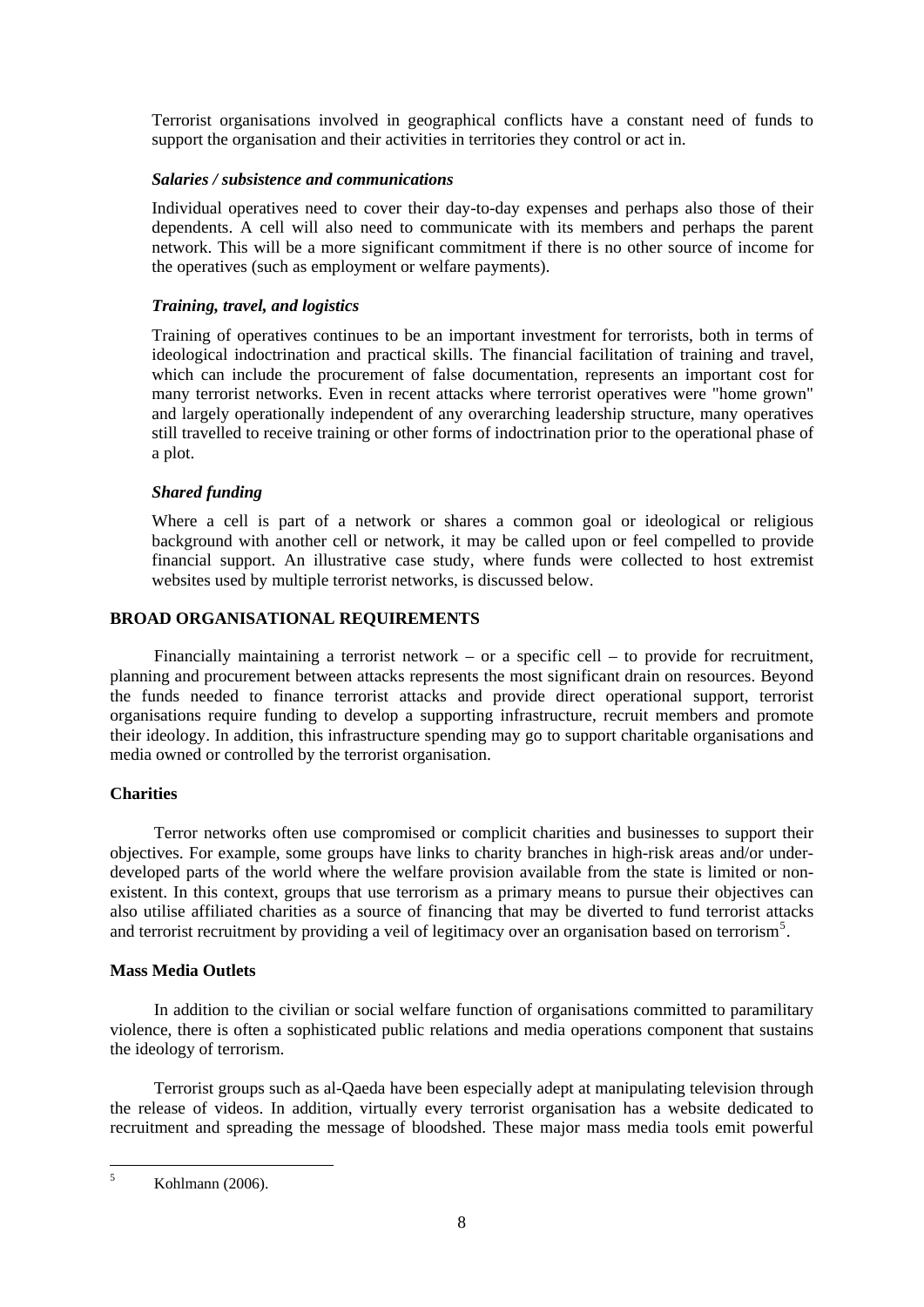propaganda for violence, suicide bombing, and the killing of innocent civilians, posing a direct threat to international stability.

#### **Case study: Inciting terrorist violence via the Internet**

Three British residents used illicit funds to pay for web sites promoting martyrdom through terrorist violence. The three men were sentenced in 2007 in the UK to jail terms ranging from six-and-a-half years to ten years. All three pleaded guilty to "inciting another person to commit an act of terrorism wholly or partly outside the United Kingdom which would, if committed in England and Wales, constitute murder.'' These are the first people to be convicted in the UK of inciting terrorist murder via the Internet. Two of the men registered dozens of Internet domains through Web hosting companies in the US and Europe. The sites facilitated communications among terrorists through online forums, hosted tutorials on computer hacking and bomb-making, and hosted videos of beheadings and suicide bombings in Iraq. The sites were paid for with funds stolen from "hacked" credit card accounts, with the money laundered through online gambling sites.

**Commentary:** This case demonstrates the full scope of terrorist exploitation of the Internet. The three men involved took advantage of the web's global reach and multimedia capability for terrorist recruitment, training, and tactical coordination. They also used the web for terrorist financing through online financial fraud and money laundering.

*Source*: United Kingdom.

## **Case study: Terrorist-funded television station**

A satellite TV station based in Country A was broadcasting programmes into country B. The content of the broadcasts were pro terrorist and encouraged terrorist acts in country B.

The TV station required substantial funding to keep it operational (around GBP 1 million per annum for the satellite uplink alone). The funding for this came from terrorist group funds. Cash was given to a number of individuals who then made "donations" to the TV station. The TV company had its licence to broadcast in country A revoked and was closed but subsequently opened under another name in a third country.

*Source*: United Kingdom.

## **Case study: Terrorist-owned and operated television station**

TV Station M is the official television station of Group A. With a stated purpose of waging "psychological warfare," Station M is a potent instrument that incites violence to viewers in the Middle East, Europe, and elsewhere. US Treasury designated Station M for serving as the media arm of Group A and facilitating terrorist activity. The EU has stated that Station M is in breach of Article 22 of the Television Without Frontiers Directive – the directive that governs all audio-visual law – which states that "*Member States shall ensure that broadcasts do not contain any incitement to hatred on grounds of race, sex, religion or nationality.*" [7](#page-8-1)

Television employees are members of the organisation and engage in pre-operational surveillance for Group A operations under cover of employment by Station M. The station also supports fundraising and recruitment efforts. The station has broadcast bank account numbers calling for donations specifically for the terrorist organisation and incites viewers to commit acts of violence. The station has repeatedly called for disrupting the public order and peace by promoting suicide bombing and terror. It also broadcasts videos encouraging children to become suicide bombers.

Station M has been removed from ten satellite providers in France, the Netherlands, Spain, Australia, China, Brazil, and the United States. The station is still being broadcast in Europe and the Middle East by two satellite providers.

*Source*: United States.

<u>.</u>

[www.europarl.europa.eu/sides/getDoc.do?type=CRE&reference=20050706&secondRef=ITEM-](http://www.europarl.europa.eu/sides/getDoc.do?type=CRE&reference=20050706&secondRef=ITEM-029&language=EN#3-370)[029&language=EN#3-370](http://www.europarl.europa.eu/sides/getDoc.do?type=CRE&reference=20050706&secondRef=ITEM-029&language=EN#3-370)

<span id="page-8-0"></span><sup>6</sup> For al-Qaeda's use of the internet, see Weimann (2004). For material relating to Al-Manar TV, see Jorisch (2004).

<span id="page-8-1"></span><sup>7</sup> For a discussion led by the President of the European Parliament regarding an example of a breach of the *Television Without Frontiers Directive,* see "European Parliament Questions and Answers," 6 July 2005, available online at:

For an example of a designation of such an entity, see US Department of the Treasury (2006).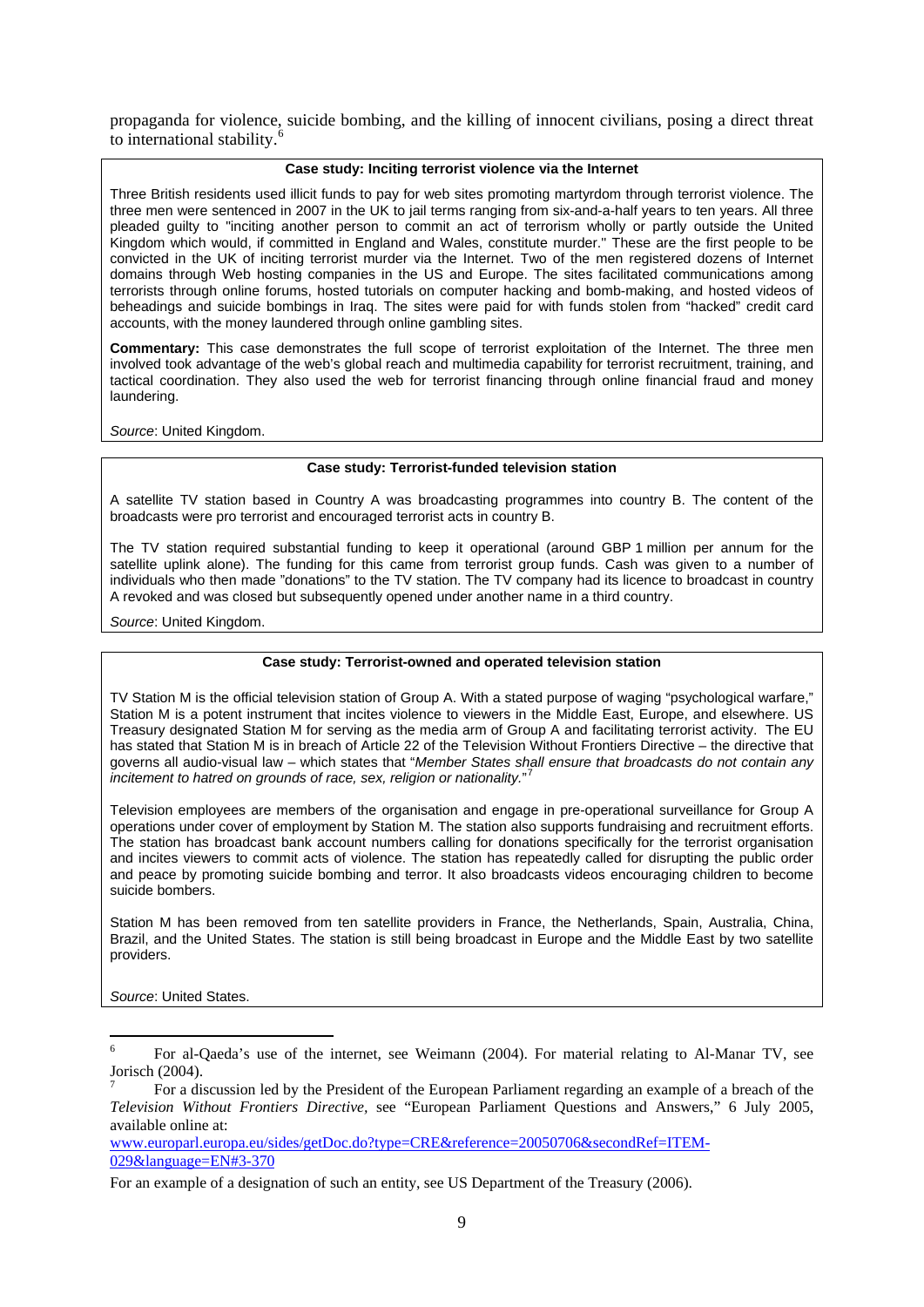These diverse funding requirements indicate that although individual terrorist attacks can yield great damage at low financial cost, a significant infrastructure (even if relatively loosely organised) is required to sustain international terrorist networks and promote their goals over time.

This broad spectrum of activity is reflected in the financing of terrorist networks themselves. For example, according to the National Commission on Terrorist Attacks on the United States, al-Qaeda is believed to have spent some USD 30 million per year prior to the September 11 attacks on funding operations, maintaining its training and military apparatus, contributing to the Taliban and their high-level officials, and sporadically contributing to related terrorist organisations.<sup>[8](#page-9-0)</sup>

Although the hierarchical, quasi-bureaucratic command and control structures for terrorist finance like pre-September 11 attacks, al-Qaeda may have metamorphosed into more fragmented and decentralised models, the requirements themselves have not necessarily changed over time.

<span id="page-9-0"></span> $\frac{1}{8}$ National Commission on Terrorist Attacks Upon the United States (2004).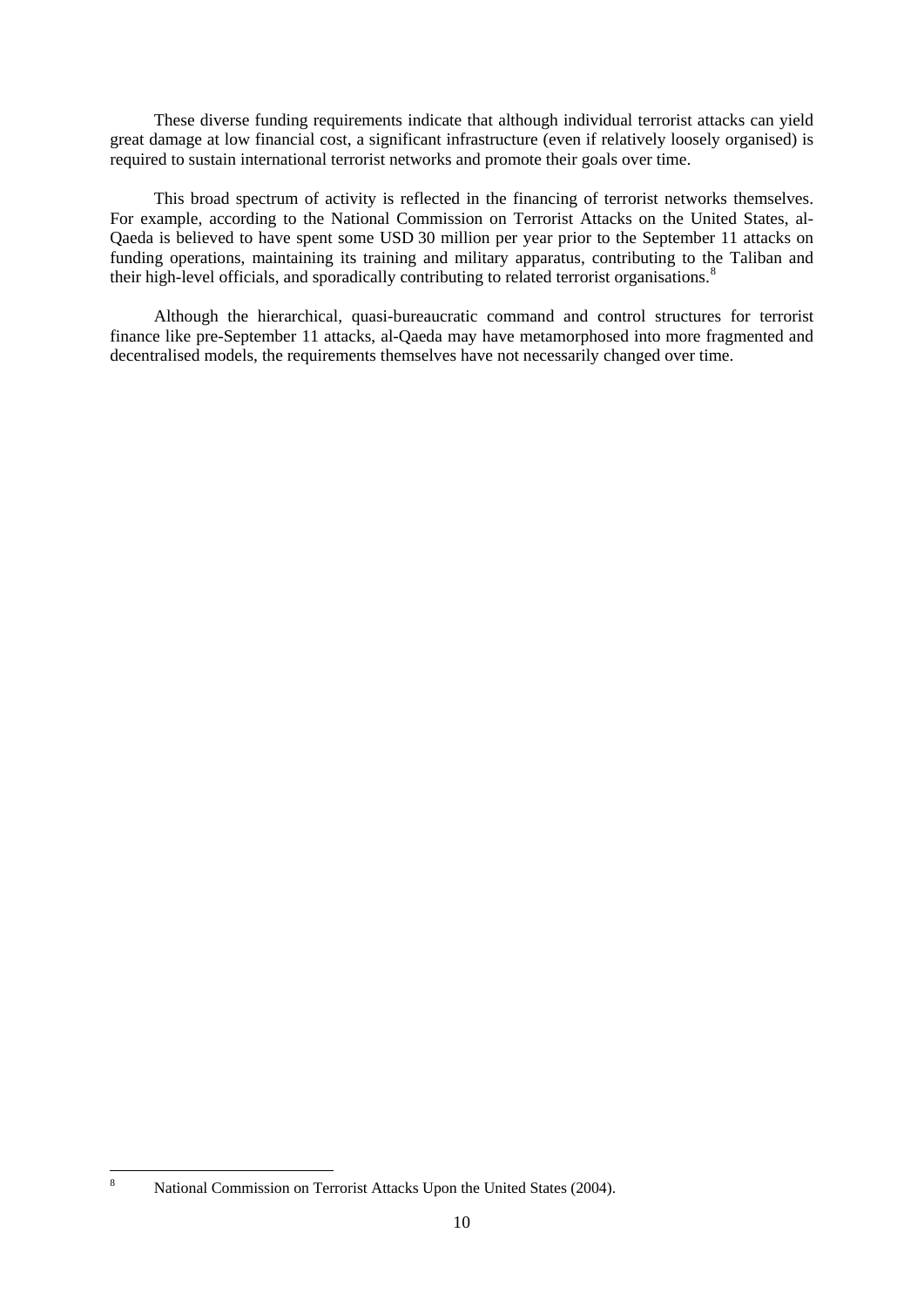## **RAISING TERRORIST FUNDS**

<span id="page-10-0"></span>In general, terrorist organisations may raise funds through: legitimate sources, including through abuse of charitable entities or legitimate businesses and self-financing, criminal activity, state sponsors and activities in failed states and other safe havens. The examples below principally focus on how terrorists raise funds, with some crossover on how they move funds. The movement of funds will, however, be explored in further detail in the following section.

These sources of terrorist financing can be divided into two general types: financing *from above*, in which large-scale financial support is aggregated centrally by states, companies, charities or permissive financial institutions; and financing *from below*, in which terrorists fundraising is smallscale and dispersed, for example based on self-financing by the terrorists themselves using employment or welfare payments. <sup>[9](#page-10-1)</sup> A single terrorist organisation may use a number of different financing methods.

#### **Raising funds from legitimate sources**

Terrorist organisations receive considerable support and funding from and through legitimate sources including charities, businesses, and through self-funding by terrorists and their associates from employment, savings, and social welfare payments. This includes the phenomenon known as "blackwashing" where legal funds, for example money stemming from collection by charities or governmental subsidies and social benefits, are diverted for purposes of radicalisation, recruitment or terrorism.

## *Charities*

Charities or non-profit organisations possess characteristics that make them particularly attractive to terrorists or vulnerable to misuse for terrorist financing. They enjoy the public trust, have access to considerable sources of funds, and their activities are often cash-intensive. Furthermore, some charities have a global presence that provides a framework for national and international operations and financial transactions, often in or near areas most exposed to terrorist activity. Finally, charities are subject to significantly lighter regulatory requirements than financial institutions or publicly-held corporate entities, (for example, for starting capital, professional certification or background checks for staff and trustees at registration, or for ongoing record keeping, reporting and monitoring), depending on the country and legal form of the charity and reflecting their principally non-financial role.

In developing the key financial standards to combat terrorism, the FATF has found that "the misuse of non-profit organisations for the financing of terrorism is coming to be recognised as a crucial weak point in the global struggle to stop such funding at its source".<sup>[10](#page-10-2)</sup>

Charities have different sets of risk profiles and thus vary in the types of unusual characteristics that may be detected and help to identify terrorist financing. Broadly speaking, there are three forms of abuse:

(1) Diversion of funds through fraud – for example, donors are told that they are donating money for orphans, and the charity then uses the funds to fund terrorists. This can occur alongside charitable work and within an otherwise legitimate charity.

<sup>-&</sup>lt;br>9 P Raufer (2007), pp. 17-21.

<span id="page-10-2"></span><span id="page-10-1"></span><sup>10</sup> *FATF Best Practices paper on Special Recommendation VIII*.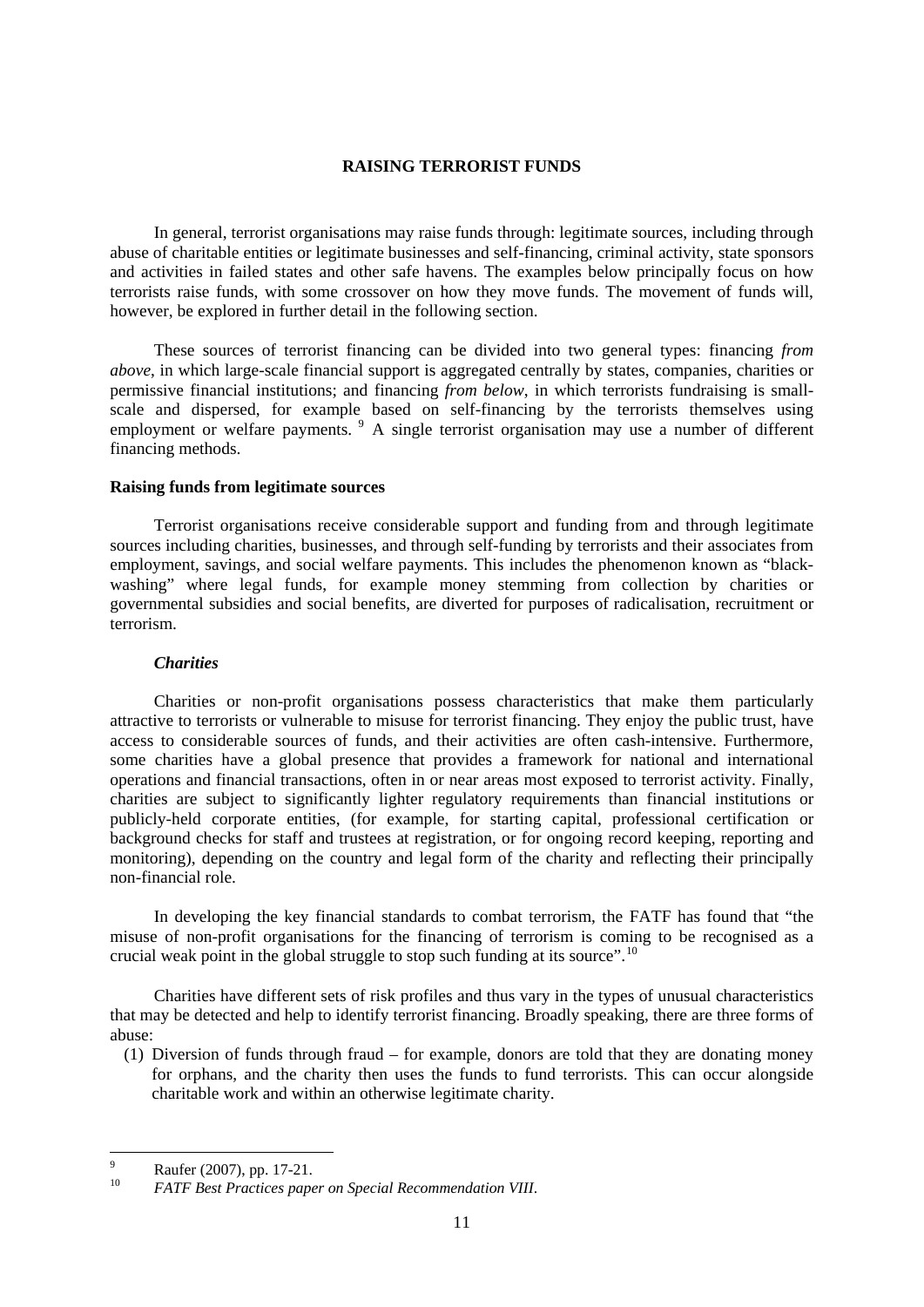- (2) The use of an entirely bogus or sham organisation that poses as a legitimate charity as a front organisation for terror groups.
- (3) Broad exploitation for example, the charity raises money to feed orphans and actually does so but does it through a designated terrorist organisation.<sup>[11](#page-11-0)</sup>

## Diversion/Fraud within legitimate charities

In one case considered for this research, a legitimate charity was established and quickly raised large amounts of funds from the local community. A controller of the charity diverted a portion of these donations to terrorist training camps in Pakistan using a cash courier.

## **Case study: Exploitation of a legitimate charity**

A suspicious transaction report (STR) was made following an attempt by Individual A, to deposit substantial amounts of cash into the account of a charity – over which he had power-of-attorney – with the instruction that it be transferred onward to a notary as an advance for the purchase of real estate.

The Investigation revealed that:

- Payments into the account consisted of multiple cash deposits (presumably donations) but also payments directly from the account of Individual A. In turn, A's personal account revealed multiple cash deposits that corresponded to donations from private individuals.
- The debit transactions consisted of transfers to the non-profit organisation (NPO) and international transfers to Individual B. Police sources revealed that A had links with individuals that were known for terrorist activities, including B.
- Law enforcement assessed that the charity, which continued to fulfil an important social function, was being exploited both as a "front' to raise funds and as a "means of transmission" to divert a portion of them to known terrorist associates of A.

Commentary: This case is indicative of the vulnerabilities to exploitation that arise with weak governance combined with high levels of cash deposits.

*Source*: Belgium.

Sham charities

While the funds of charities can, on occasion, be misappropriated by individuals with privileged access to them, cases have arisen in which the *entire charity* is used as the vehicle to perpetrate fraud against donors in order to raise funds for terrorism. Terrorist organisations use sham organisations to pose as legitimate charities to disguise terrorist financing activity and provide apparently legitimate explanations for links with terrorist groups.

## **Case study: Extremist-linked charity used as a vehicle for fraud**

Charity X raised significant sums over 2 years by fraudulently obtaining grants from a Government agency.

Intelligence had associated the controllers of the charity with violent extremist groups in another country. Separately, there were indications - such as an unrealistic growth in the organisation's student numbers (and therefore its demands for funds) of possible fraud.

*Source: United Kingdom.* 

<span id="page-11-0"></span> $11$ For more on this, see FATF (2004).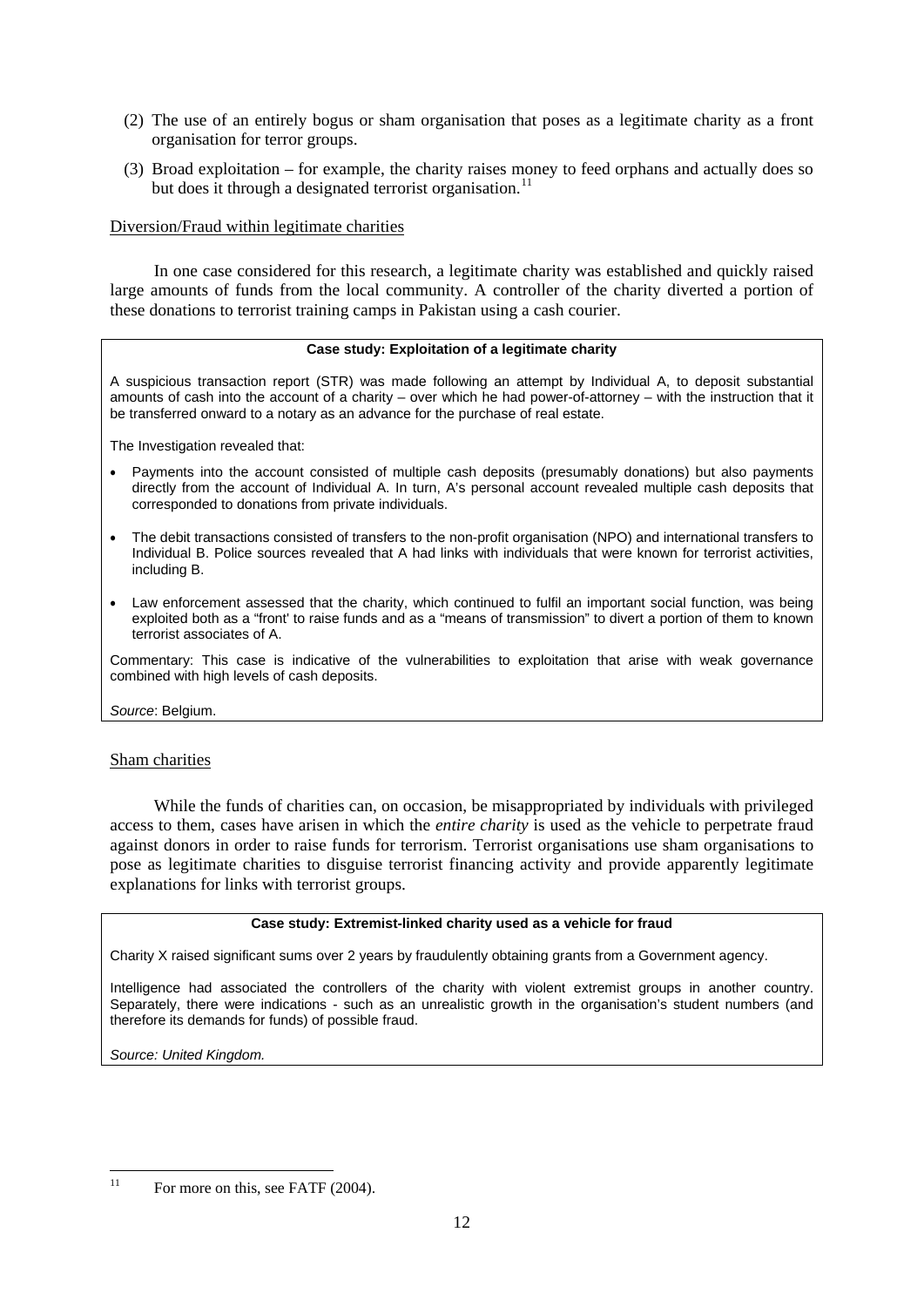#### **Case study: Charity embedded in terrorist finance laundering network**

An NPO with an office in Russia came to the attention of the authorities through the submission of STRs by credit institutions on an apparent discrepancy between the stated objectives of the NPO and its actual expenditure. The NPO was also known to have a poor history of reporting to the authorities on tax issues.

An investigation revealed that funds were being transferred from the NPO to apparently fictitious or shell entities and then being withdrawn in cash for onward transmission to illegal armed militants.

## *Source*: Russia.

## Broad Exploitation

Another area of concern is the use of charitable organisations to raise funds for recipients in a third country who are part of an organisational structure that includes paramilitary violence – a case illustrated by the prosecution in 2000 of a major NPO in the United States. Establishing whether there are linkages between military and charitable aims of a charity can be difficult.

Funds destined to support the participation of terrorist and paramilitary groups in conflicts differ from other forms of terrorist exploitation of charities, giving law enforcement agencies greater opportunities to detect them. The scale of funding required is larger, and transfers are concentrated on specific locations with funds raised where the diaspora of the same ethnic group is living and transferred to the territories the terrorist organisation controls.

## **Case study: Charity passes funds to organisation engaged in terrorism**

Foundation A acted as a charity, while its primary purpose was to support Terrorist Group H. In 2000, Foundation A raised USD 13 million. The US Government shut down four of its offices in the US in 2001.

Foundation A supported the activities of Terrorist Group H through direct fund transfers to its offices in the West Bank and Gaza that were affiliated with the group and transfers of funds to Islamic charity committees ("*zakat*[12](#page-12-0) committees") and other charitable organisations that were part of the group or controlled by group members.

Foundation A was established in California in 1989 as a tax-exempt charity, not a religious organisation. It relocated to Richardson, Texas. It had offices in California, New Jersey, and Illinois, and individual representatives scattered throughout the United States, the West Bank, and Gaza.

Person A, a political leader of Terrorist Group H, provided substantial funds to Foundation A. In 1994, Person A (who was named a Specially Designated Terrorist by the US Department of the Treasury in 1995) designated Foundation A as the primary fund-raising entity for Terrorist Group H in the United States. In July 2004, the US charged Foundation A and seven of its officers with criminally conspiring to provide millions of dollars to Terrorist Group H and the families of suicide bombers. The criminal charges included conspiring to provide and providing material support to a foreign terrorist organisation, tax evasion and money laundering.

*Source*: United States.

## *Legitimate Business*

The proceeds of legitimate businesses can be used as a source of funds to support terrorist activities. This is a particular risk in sectors which do not require formal qualifications (such as a master craftsman certificate) and where starting a business does not require substantial investments. The risk that a business will divert funds to support terrorist activity is greater where the relation between sales reported and actual sales is difficult to verify, as is the case with cash-intensive businesses.

<span id="page-12-0"></span> $12$ Zakat is a voluntary charitable tithe, normally of 1/40th of income, paid as a religious obligation.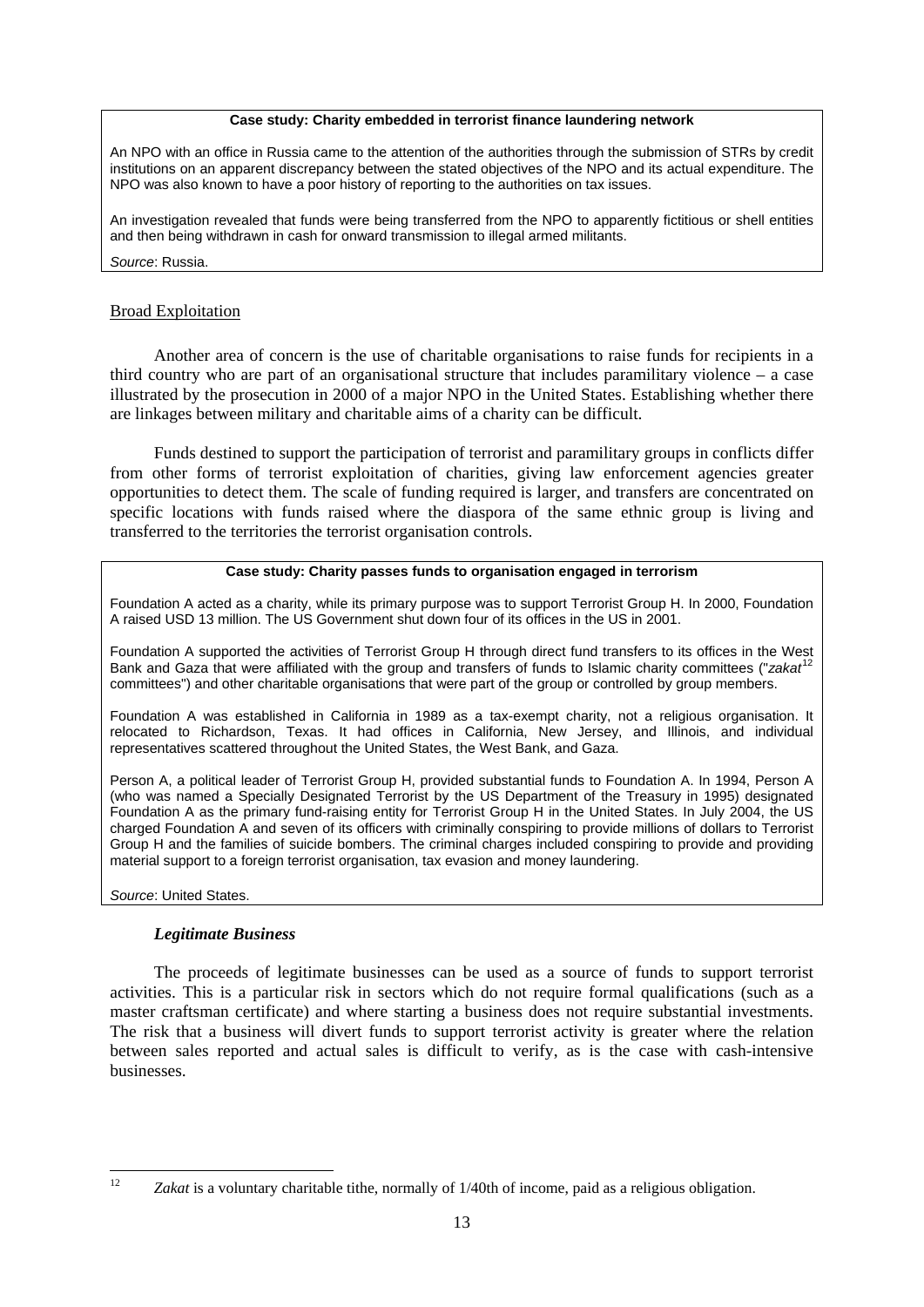#### **Case study: Diversion of funds from legitimate business**

The personal bank account of Person A (a restaurant manager) regularly received cheques drawn from wooden pallet Company B, as well as significant cash deposits. The account did not show any 'normal' financial activity such as payment for food, travel, etc. The bank account of Company B also showed significant cash withdrawals of between EUR 500000 and EUR 1 million.

The bank where A's account was held became suspicious because of the inconsistency between Person A's profession and the nature of Company B's business and submitted a suspicious transaction report to the financial intelligence unit. FIU analysis revealed that the individuals concerned were linked to Salafist movements, and the case was referred to prosecutors for wider investigation.

*Source*: France.

#### **Case Study: Account monitoring reveals terrorist financing activity**

Routine monitoring of the bank account of a locksmith company revealed large-scale flow of funds that was disproportionate to the normal business activity of this kind of company. The company had also issued cheques to individuals involved in organisations defending prisoners detained for terrorist offenses.

FIU analysis revealed links between the locksmith company and radical movements; with individuals sending money orders between themselves as well as to prisoners and to other individuals registered in police databases. This prompted wider investigation by judicial authorities.

*Source*: France.

## *Self-Funding*

In some cases, terrorist groups have been funded from internal sources, including family and other non-criminal sources. The amounts of money needed to mount small attacks can be raised by individual terrorists and their support networks using savings, access to credit or the proceeds of businesses under their control. Terrorist organisations can be highly decentralised, and self-funding can include cases in which a relatively autonomous external financial facilitator who is not directly involved in planning or carrying out an attack nevertheless contributes funding.

#### **Case study: A small, self-funded network launches major attack**

The official report into the 7 July 2005 attacks on the London transport system stated that:

*"Current indications are that the group was self-financed. There is no evidence of external sources of income. Our best estimate is that the overall cost is less than GBP 8 000."* 

*"The bombs were homemade, and that the ingredients used were all readily commercially available and not particularly expensive".* 

*"The group appears to have raised the necessary cash [for overseas trips, bomb making equipment, rent, car hire] by methods that would be extremely difficult to identify as related to terrorism or other serious criminality."* 

Terrorist A "*appears to have provided most of the funding. He had a reasonable credit rating, multiple bank*  accounts (each with just a small sum deposited for a protracted period), credit cards and a GBP 10 000 personal *loan. He had 2 periods of intensive activity – firstly in October 2004 and then from March 2005 onwards. He defaulted on his personal loan repayments and was overdrawn on his accounts*."

Terrorist B "*made a number of purchases with cheques (which subsequently bounced) in the weeks before 7 July. Bank investigators visited his house on the day after the bombings*."

*Commentary:* Though Terrorist B was not specifically identified as a terrorist until after an attack took place, this case demonstrates that financial intelligence on its own was sufficiently accurate to prompt investigation by financial institutions.

*Source*: United Kingdom.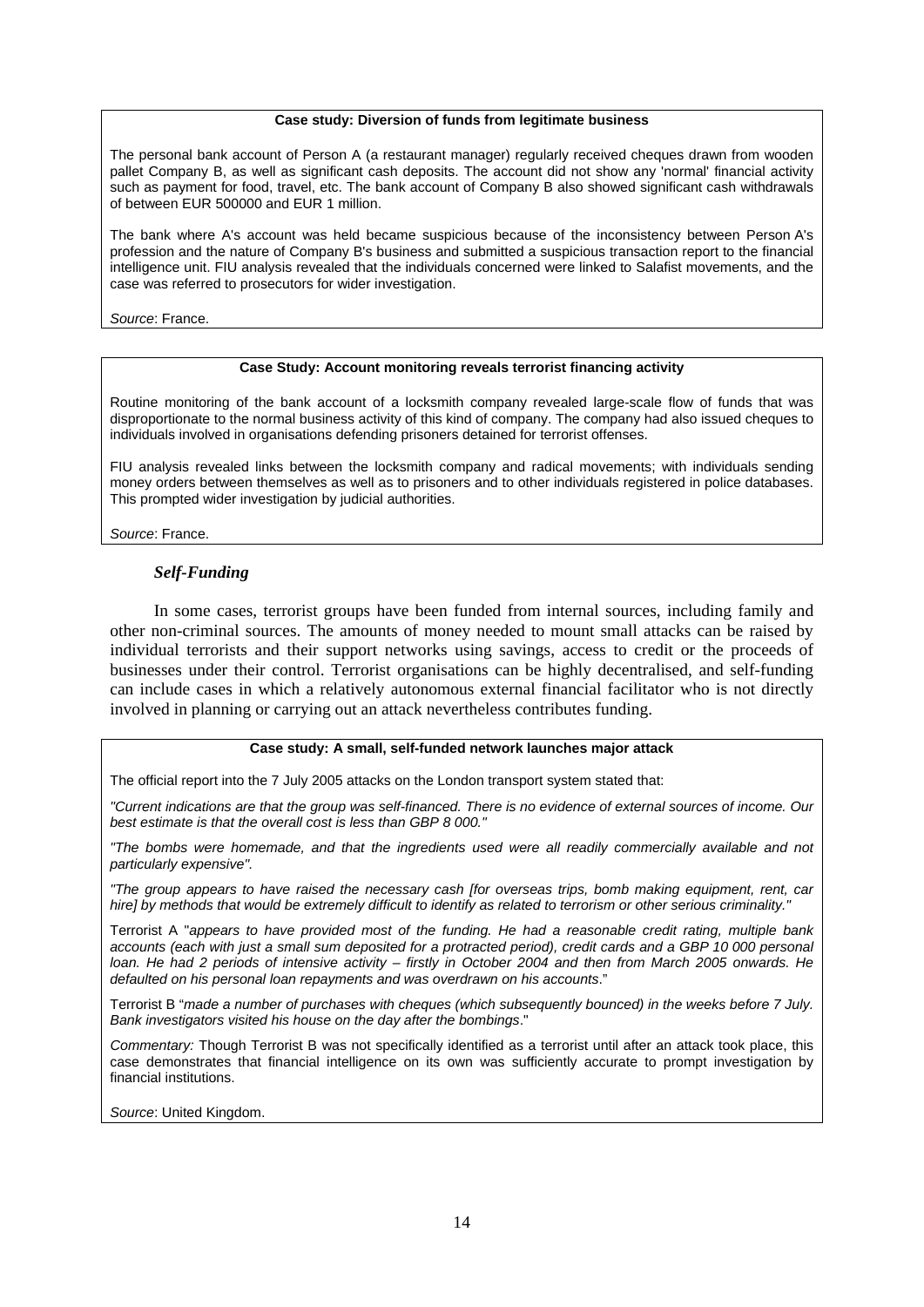#### **Case study: Small, self-funding network plans attack**

<span id="page-14-0"></span>In July 2006**,** rail employees found two unattended suitcases on two German regional trains. Improvised explosive and incendiary devices were discovered in each suitcase consisting of a propane tank, an alarm clock as a timer, batteries for energy supply, various detonating agents as well as a plastic bottle filled with petrol. The instructions for building an explosive device were taken from an al-Qaeda-linked website, with components purchased in ordinary shops, costing no more than EUR 250.

No suspicious funding from abroad was required, and the suspect's primary source of funding during this period was from family members to pay for his education. The only transactions that appear to have been linked to the planned attack were for plastic bottles, which when filled with petrol and linked to propane tanks would have made an improvised explosive device.

*Source:* Germany.

#### **Raising funds from criminal proceeds**

In the past, some terrorist groups derived much of their funding and support from state sponsors of terrorism. With increased international pressure, many of these funding sources have become less reliable and, in some instances, have disappeared altogether. In addition, newer decentralised, independent cells often do not have the same level of access to foreign funding as traditional terrorist groups. As a result, terrorist groups have turned to alternative sources of financing, including criminal activities such as arms trafficking, kidnap-for-ransom, extortion, racketeering and drug trafficking.

Terrorist use of criminal activity to raise funds ranges from low-level fraud to involvement in serious and organised crime. It is often difficult to determine whether the funds raised from these activities are destined for terrorist activities or are simply the proceeds of general criminal activity. Described below are criminal activities terrorists are known to have engaged in, including selling narcotics, credit card fraud, cheque fraud and extortion. Each of these is discussed in turn.

#### *Drug Trafficking*

Drug Trafficking is an attractive source of funds for terrorist groups, enabling them to raise large sums of money. The degree of reliance on drug trafficking as a source of terrorist funding has grown with the decline in state sponsorship of terror groups. This trend has increasingly blurred the distinction between terrorist and drug trafficking organisations.

Both criminal organisations and terrorist groups continue to develop international networks and establish alliances of convenience. Globalisation has enabled both terror and crime organisations to expand and diversify their activities, taking advantage of the internationalisation of communications and banking systems, as well as the opening of borders to facilitate their activities.

Investigations and intelligence have revealed direct links between various terrorist and drug trafficking organisations that frequently work together out of necessity or convenience and mutual benefit. Some examples are detailed below: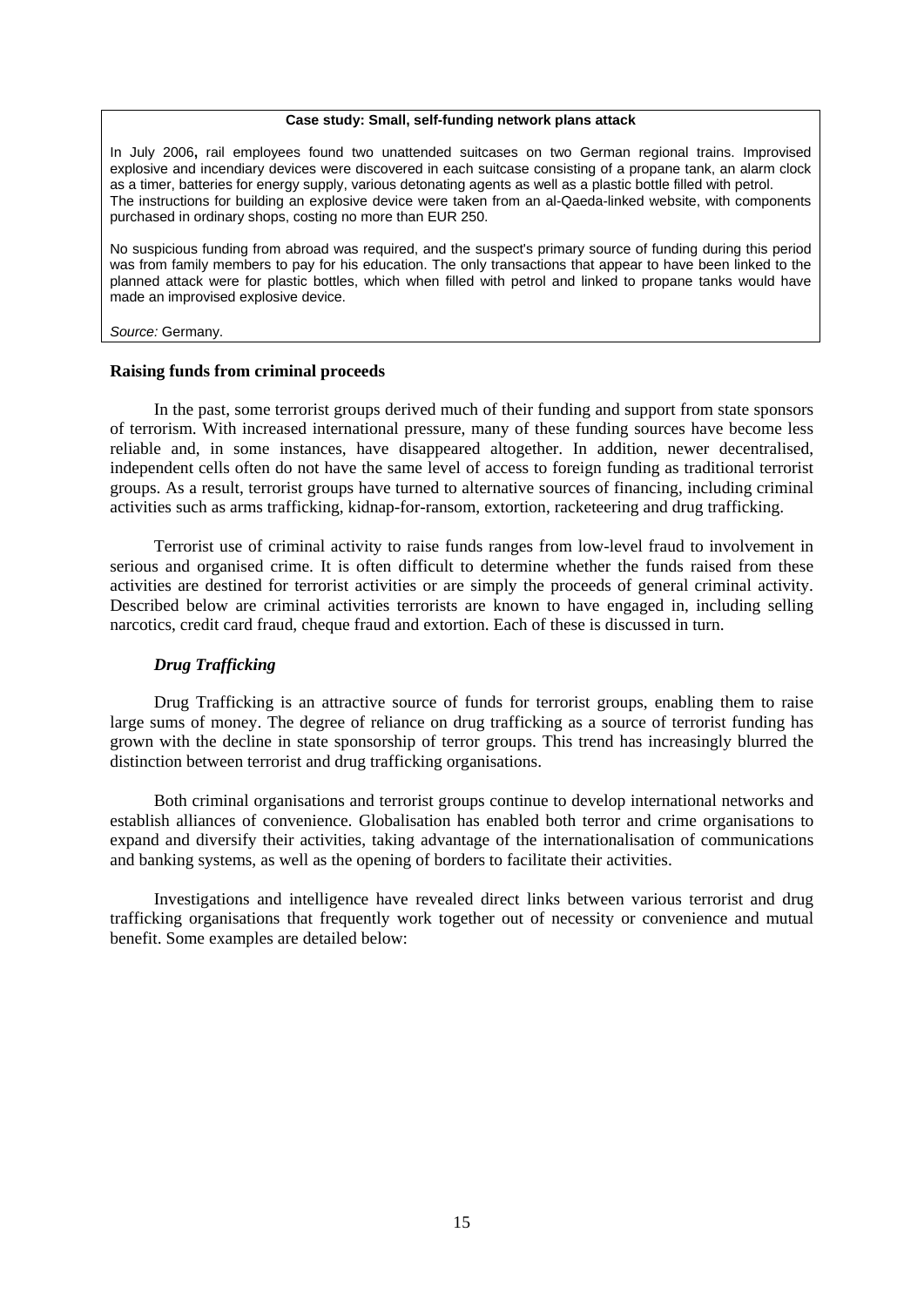#### **Case study: Terrorist organisation raises money through drug trafficking**

Since 1990, Person A led an international heroin-trafficking organisation (the "Organisation") responsible for manufacturing and distributing millions of dollars worth of heroin in Afghanistan and Pakistan. The Organisation then arranged for the heroin to be transported from Afghanistan and Pakistan into the United States, including New York City, hidden inside suitcases, clothing and containers. Once the heroin arrived in the United States, other members of the Organisation received the heroin and distributed the drugs. These co-conspirators then arranged for millions of dollars in heroin proceeds to be laundered back to Person A and other members of the Organisation in Afghanistan and Pakistan. To launder the funds, Person A used several import/export commercial enterprises to wire his funds. Funds were placed in the financial system as proceeds and/or expenses related to those diverse concerns and remitted under that cover.

The Organisation was closely aligned with the Taliban in Afghanistan. During the course of their cooperation, the Organisation provided financial support to the Taliban. More specifically, between 1994 and 2000, the Organisation collected heroin proceeds in the United States for the Taliban in Afghanistan. In exchange for financial support, the Taliban provided the Organisation protection for its opium crops, heroin laboratories, drug transportation routes, and members and associates.

*Source*: United States.

#### **Case study: Terrorist organisation raises money through drug trafficking**

Paramilitary organisation F currently supplies more than 50 % of the world's cocaine and more than 60% of the cocaine that enters the United States. Organisation F initially taxed other narcotics traffickers involved in the manufacture and distribution of cocaine in areas it controlled. Recognising the increased profits available, from the 1990s up to the present, Organisation F moved to become directly involved in the production and distribution of cocaine. Methods include, among other criminal activities, setting the prices to be paid to farmers across Colombia for cocaine paste, the raw material used to produce cocaine, and transporting cocaine paste to jungle laboratories under its control where it was converted into ton quantities of finished cocaine and then shipped out of Colombia to the United States and other countries.

Organisation F leaders allegedly ordered the murder of Colombian farmers who sold cocaine paste to external buyers or otherwise violated its strict cocaine policies. Colombian farmers who violated rules were allegedly shot, stabbed, or dismembered alive, and the bodies of murdered farmers were cut open, filled with rocks, and sunk in nearby rivers. Organisation F Leadership also allegedly ordered members to kidnap and murder US citizens to discourage the US government from disrupting its cocaine-trafficking activities. In July 2007 a senior leader was convicted of conspiring to commit hostage-taking. Organisation F leaders allegedly authorised their members to shoot down US fumigation planes and plotted to retaliate against US law enforcement officers who were conducting the investigation into the organisation's narcotics activities.

Recognising that cocaine was the lifeblood of Organisation F, its leaders allegedly collected millions of dollars in cocaine proceeds and used the money to purchase weapons for terrorist activities against the government and people of Colombia.

*Source*: United States.

#### **Case study: Terrorist organisation financed using proceeds of drug trafficking**

During a drugs investigation in relation to cocaine importation from South America to Europe, the FIU found out that the organisation involved in the drugs trafficking used money transfers to send funds from the Netherlands to Paraguay and Brazil to invest in drugs and profits to Lebanon. Police investigations indicated that the profits were used to fund a terrorist organisation.

*Source*: The Netherlands.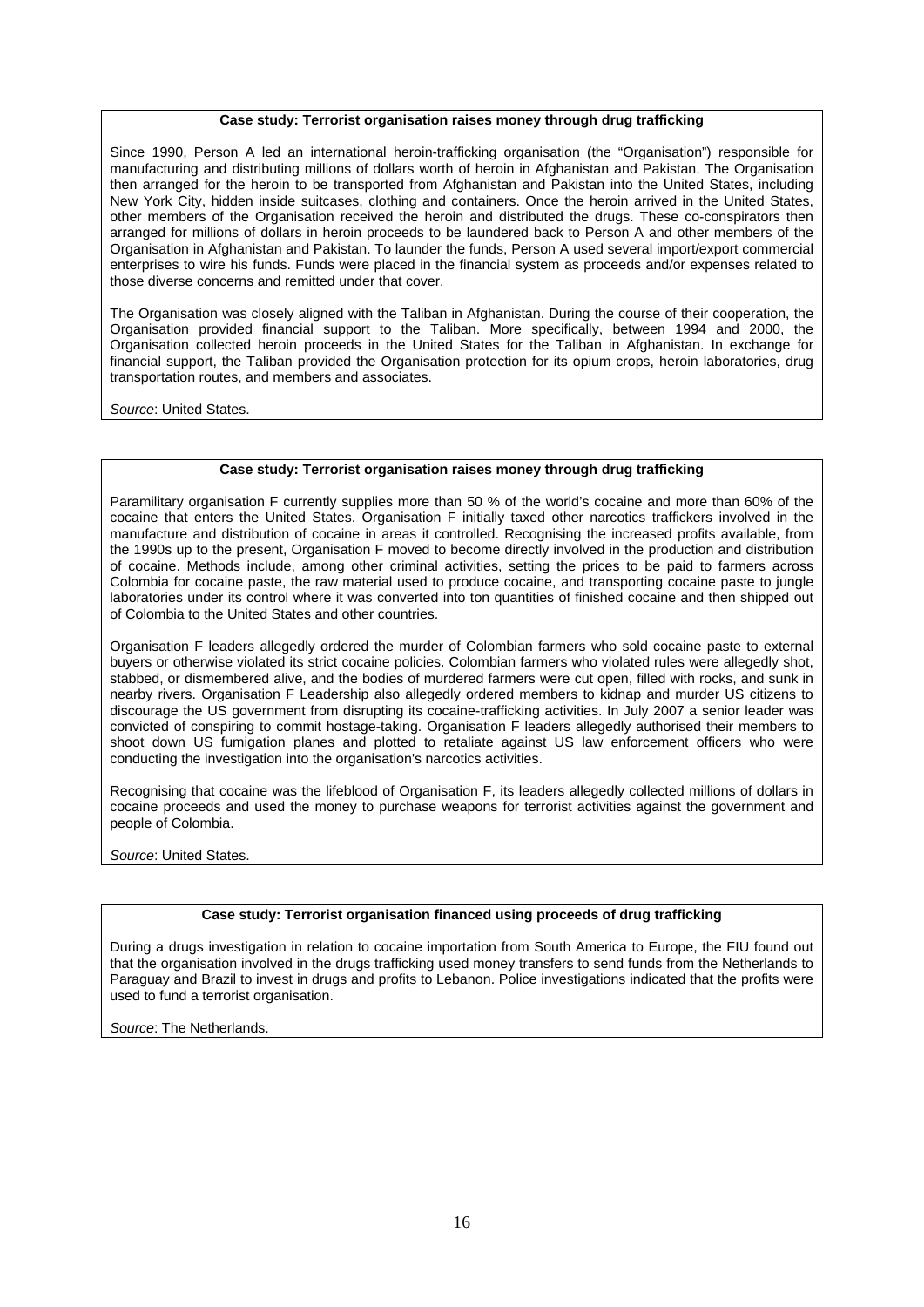#### **Case study: Exchange of narcotics for weaponry**

Nine persons were involved in a conspiracy to procure USD 25 million of weaponry in exchange for cocaine and cash.

High-ranking members of the group were arrested in a sting operation in Costa Rica, while they were preparing to inspect a purported cache of weapons. Simultaneous with that operation, the weapons broker was arrested in the United States.

Commentary: This case is an example of an attempt by a terrorist group to finance its activities, including the purchase of weaponry, through the sale of illegal narcotics. Seven defendants pleaded guilty to both providing material support to terrorists and to drug conspiracies. Three defendants pleaded guilty to the material support conspiracy only.

*Source*: United States.

#### **Case study: Terrorist organisation extorts money from drug traffickers**

An investigation and prosecution carried out by Turkish authorities revealed that drug trafficking is the principal source of funds for a terrorist organisation. Drugs are grown in Pakistan, Afghanistan and Iran; and sent from there to Europe, both through known members of the organisation, and through their associates and other nondesignated militants.

In 2007, more than 10 members of the organisation terrorist group were arrested and large amounts of money seized. Investigation and testimony by these members revealed that the organisation extorts money from smugglers at points of entry in the North of Iraq in the form of 'taxes' worth around 7% of the value of smuggled items. The groups also collect money for each person or each car crossing their 'customs points'. One such 'customs point' earns USD 20,000 — 30 000 per week. One member of the group stated that the most important income for the group is the money collected from drug traffickers as 'taxation'.

*Source*: Turkey.

## *Credit card fraud*

The methods of making dishonest purchases through the use of someone else's credit card details are many – but one of the easiest ways to do so is to buy goods using the internet or by phone (carding). The two cases studies in this report related to credit card fraud shows the vulnerability of credit cards to misuse for terrorist financing purposes and other illegal activities.

There is a market for illegally obtained personal details, including credit card account numbers, as well as personal information such as the card holder's full name, billing address, telephone number, start and expiry dates, the security number on the rear of the card, etc.

#### **Case study: Stolen card details purchased online**

Person A frequented criminal Internet sites that specifically bought and sold credit card information (including shadowcrew.com, investigated by the United States Secret Service in 2003). Stolen credit card numbers were passed to Associate B, and then on to C, a computer expert specialising in facilitating the creation and management of websites that provided forums for extremists and downloads of highly violent material intended to incite attacks.

The associates were later found to be linked, via telephone and e-mail records to a terrorist cell in Bosnia, and were arrested on the brink of launching an attack.

Commentary: The case illustrates how terrorists' need for funds can go far beyond those required to launch specific attacks. In this case, terrorist facilitators fully exploited the opportunities of new technology to acquire funds illicitly and anonymously – extending the distance between their identity and their actions. The case also highlighted how sophisticated forensic skills can be needed to recover financial data. Note that the case study "Inciting terrorist violence via the Internet" (see above) describes how terrorists made use of the money raised through the methods described in the current case.

*Source*: United Kingdom.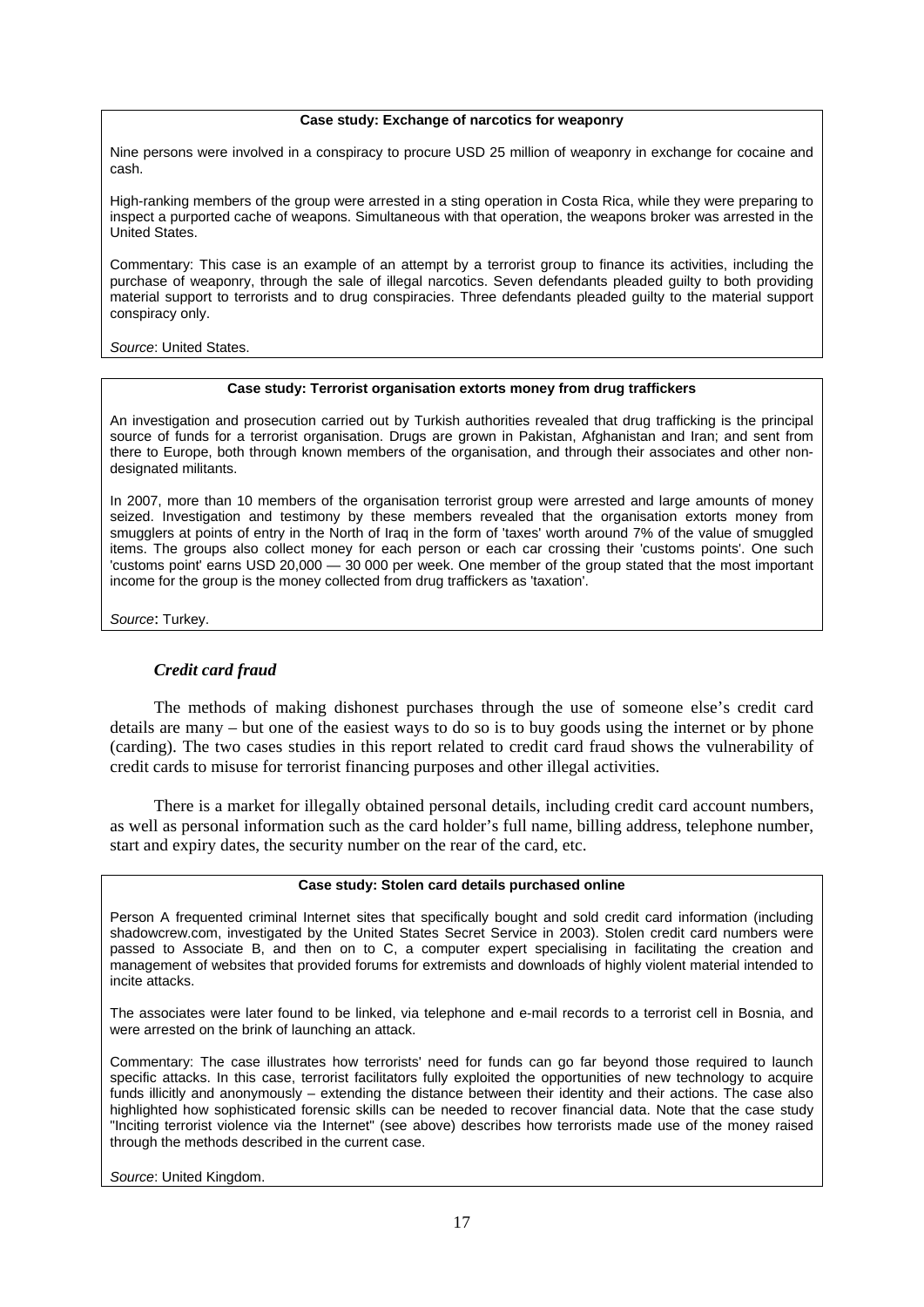#### **Case study: Credit card fraud**

A North African terrorist funding group accumulated details of nearly 200 stolen cards and raised more than GBP 200 000 to fund the al-Qaeda terrorist network through international credit card fraud. Twenty to thirty 'runners' collected the names and credit card details of almost 200 different bank accounts from contacts working in service industries such as restaurants. These details were not used in their country of origin (the UK) but sent on to associates in Spain and the Netherlands. These associates used the cards to fraudulently collect more than GBP 200 000 for al-Qaeda cells around Europe.

**Commentary**: The case illustrates that the high returns achievable from credit card fraud are not lost on terrorists and that sophisticated arrangements can be put in place to operate a fraud ring linked to terrorism.

*Source*: United Kingdom.

## *Cheque fraud*

Several cases have been identified in which a basic model of bank fraud has been applied to generate funds for terrorism. These cases involved bank accounts being opened using false identity documents and fraudulent deposits. Cheque books are then stockpiled; and when a large number have been accumulated, they are used to purchase goods from department stores costing under the amount that would trigger verification to ensure sufficient funds were available in the account. The goods are returned for a cash refund. This activity can be carried out by organised individuals, who draw on cheques from the same account simultaneously in several locations.

Chequebook fraud, which has figured in a number of terrorist finance cases, allows terrorists to raise and move significant amounts of cash quickly. There are often limited preventative measures in place to obviate what appears to be an "ordinary" crime, rather than terrorist finance. It can be perpetrated alone or in concert with others to maximise the amount taken.

#### **Case study: Cheque fraud**

A network of North African terrorists used organised, low-level bank fraud against a number of UK banks to raise funds in support of terrorist activity. Using in excess of 50 individuals the group raised at least GBP 550,000 within 12 months. Once raised this money was used to support terrorist training, procurement, travel and subsistence costs incurred by terrorists and extremists across Europe.

*Source*: United Kingdom.

## *Extortion*

Supporters of terrorist and paramilitary groups exploit their presence within expatriate or diaspora communities to raise funds through extortion. A terrorist organisation would make use of its contacts to tax the diaspora on their earnings and savings. The extortion is generally targeted against their own communities where there is a high level of fear of retribution should anyone report anything to the authorities. They may also threaten harm to the relatives – located in the country of origin – of the victim, further frustrating any law enforcement action.

Extortion from diaspora communities can be a significant and consistent source of funds. Estimates state that before 2001 one terrorist group collected up to USD 1 million a month from expatriates in Canada, Britain, Switzerland and Australia, making it among the most well-funded terrorist groups in the world.[13](#page-17-0) One report outlines how extortion demands were made on expatriate businesses of up to CAD 100 000 and GBP 100 000 in Canada and the UK respectively, with equally high demands made in France and Norway.<sup>[14](#page-17-1)</sup>

<span id="page-17-0"></span><sup>13</sup> Kurth Cronin (2004).

<span id="page-17-1"></span><sup>&</sup>lt;sup>14</sup> Human Rights Watch (2006).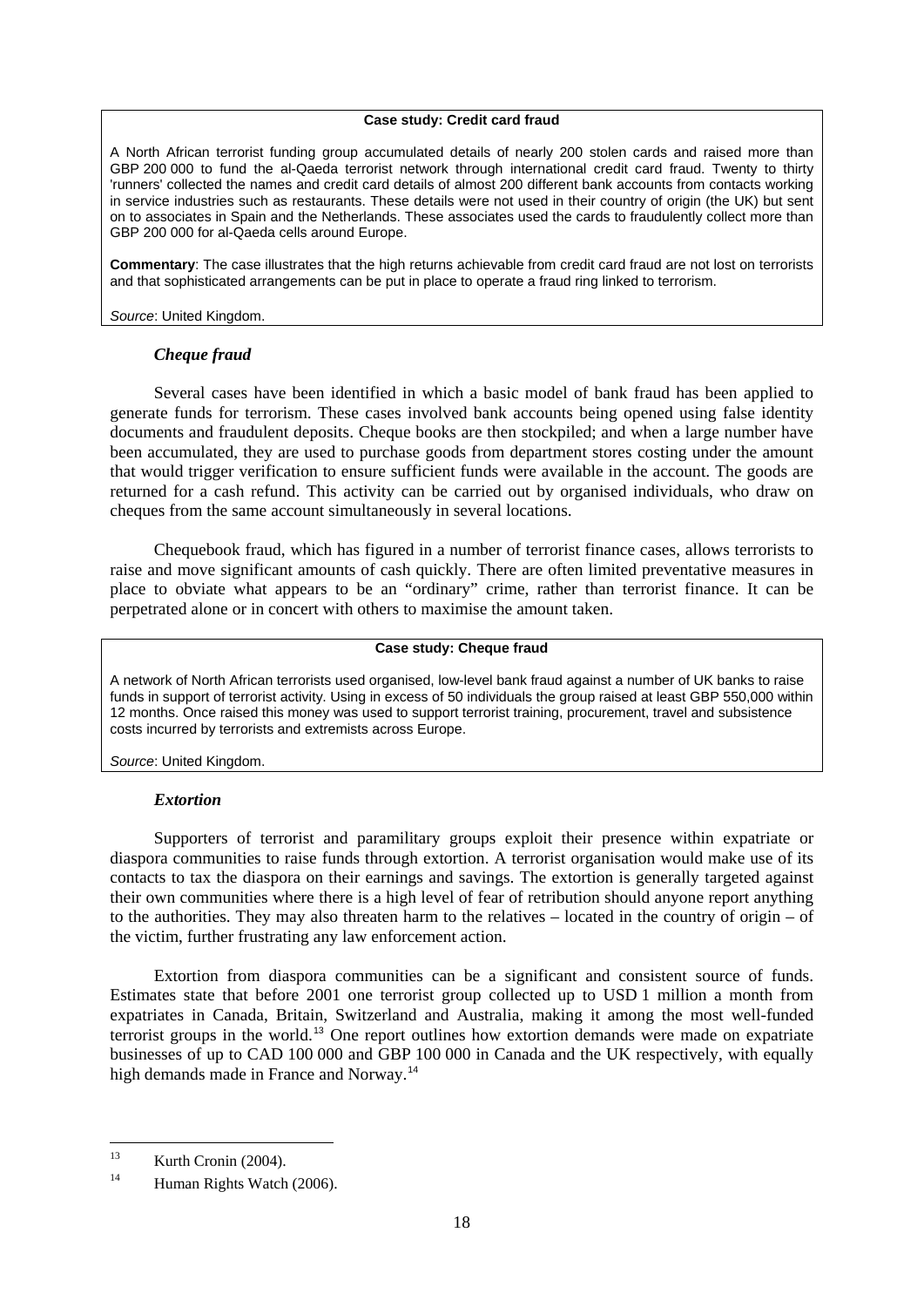#### **Case study: Extortion of a commercial organisation**

<span id="page-18-0"></span>In September 2007, Company C was sentenced to pay a USD 25 million criminal fine, placed on five years of corporate probation and ordered to implement and maintain an effective compliance and ethics program. Earlier in the year, Company C pleaded guilty to one count of engaging in transactions with a Specially Designated Global Terrorist (SDGT) in that, from 1997 through 2004, the company made payments to a terrorist group. The payments, demanded by the group, were made nearly every month and totalled over USD 1.7 million. The group was designated as a Foreign Terrorist Organisation in September 2001, and listed as an SDGT in October 2001.

*Source:* United States.

## *Multiple types of criminal activity*

The opportunism of terrorist financiers is particularly illustrated by cases where suspects move fluidly from one kind of crime to another. One group considered in this research was found to be responsible for burglary, identity theft and credit card fraud in its drive for funds.

#### **Case study: Use of multiple types of criminal activity**

A terrorist financier was a member of an enterprise that created a complex cigarette smuggling scheme in the US. This financier would purchase low-taxed cigarettes from one US State; apply forged 'tax stamps' to the goods; and then smuggle the untaxed cigarettes into Michigan (where State cigarette taxes are considerably higher) for resale.

In parallel with this exercise, the organisation defrauded retail and wholesale merchants with counterfeit credit cards. The cash garnered from these unlawful activities would then be laundered by members of the enterprise by purchasing businesses, buying additional cigarettes, and obtaining additional fraudulent credit cards.

The enterprise also committed acts of arson and attempted to engage in insurance fraud by burning down a cigarette shop that it owned on an Indian reservation in New York, and then attempted to recover on their fire insurance policy.

The terrorist financier used the profits from these activities to provide material support to a designated terrorist organisation.

*Commentary:* This case demonstrates the wide range of fraudulent activities that terrorist supporters will engage in, such as trading in illegal contraband, and tax, credit card and insurance fraud, to generate funds to support terrorist groups.

*Source*: United States.

## **The role of Safe Havens, Failed States, and State Sponsors**

Whether through the absence of effective jurisdictional control, tolerance of terrorist organisations and their activities, or active support to terrorist organisations, safe havens, failed states and state sponsors create enabling environments or otherwise provide support to terrorist organisations.

Safe havens, failed states and state sponsors continue to represent crucial sources of support for terrorist organisations today, including from territories in Somalia, Iraq, and the Pakistan-Afghanistan border.

Safe havens and wider cases of weak jurisdictional control, state tolerance or support of terrorist organisations are also important in how terrorists *move* and *use* finance, in addition to their role in raising terrorist funds. The wider issues of how jurisdictional factors can enable terrorists to move funds are discussed in the next section.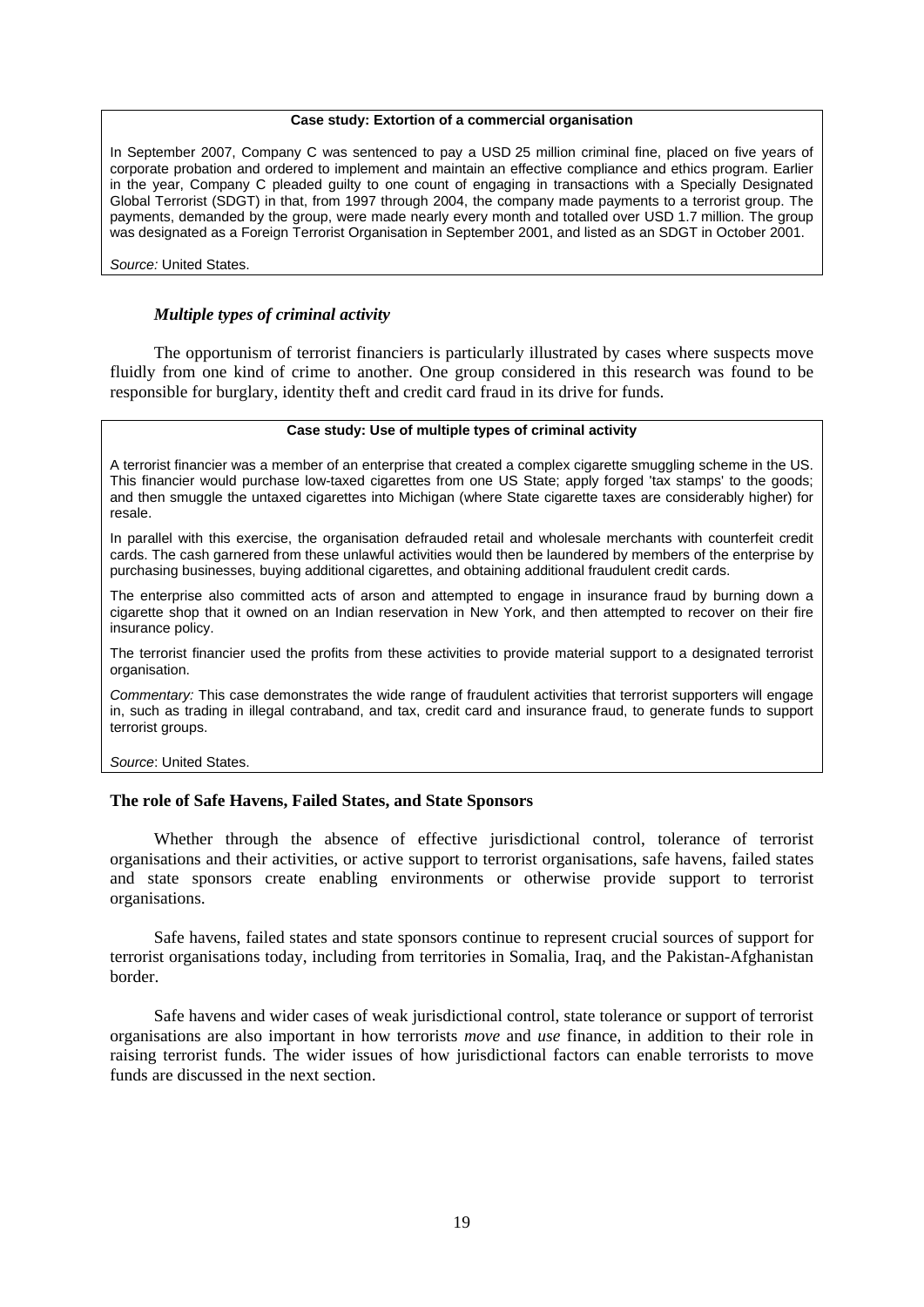#### **Case study: State sponsorship of terrorism by the Taliban regime in Afghanistan**

When the Taliban regime swept to power in Afghanistan in late 1996, it became a critical safe haven and source of support for Osama bin Laden and al-Qaeda until it was removed from power by international coalition forces following the terrorist attacks against the United States on 11 September 2001.

On 15 October 1999, the United Nations Security Council unanimously adopted Security Council Resolution (UNSCR) 1267 against the Taliban regime in Afghanistan in response to the Taliban's continuing support for terrorist organisations and activity, including providing sanctuary to Osama bin Laden and al-Qaeda. In particular, UNSCR 1267 cited the continuing use of Afghan territory, especially areas controlled by the Taliban, for the sheltering and training of terrorists and planning of terrorist acts, and the safe haven provided by the Taliban to Osama bin Laden and al-Qaeda to allow the continued operation of terrorist training camps from Talibancontrolled territory and the use of Afghanistan as a base from which to sponsor international terrorist operations.

UNSCR 1267 also noted the indictment of Osama bin Laden and his associates by the United States for, *inter*  alia, the 7 August 1998 bombings of the United States embassies in Nairobi, Kenya, and Dar es Salaam, Tanzania and for conspiring to kill American nationals outside the United States, and the continued refusal of the Taliban to surrender them for trial,

Finally, as noted in UNSCR 1267, the Taliban facilitated the largest production of opium in the world as a means of financing their activities and providing further support for international terrorism and a war effort that devastated the humanitarian conditions of the people of Afghanistan.

*Source*: United States.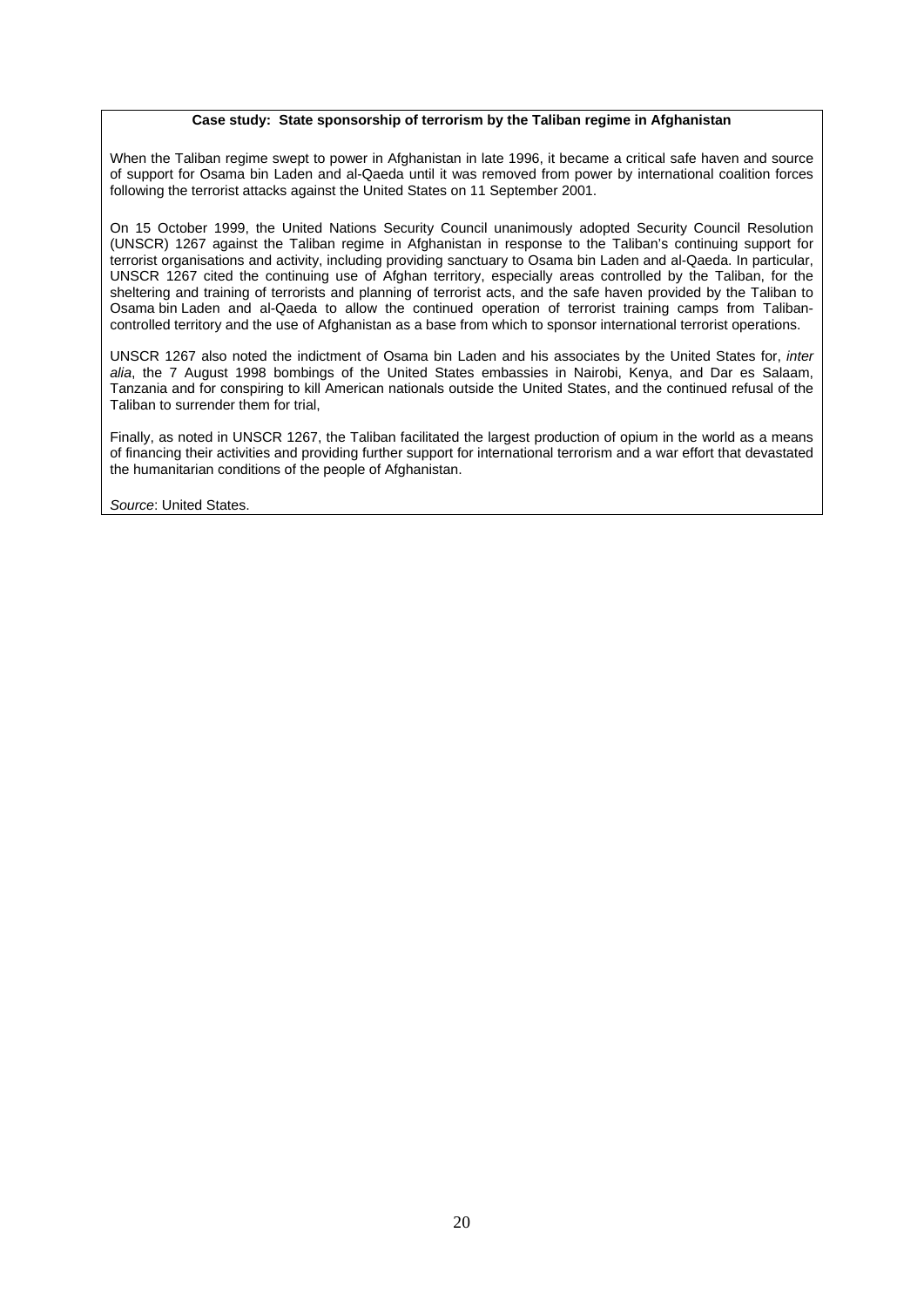## **MOVING TERRORIST FUNDS**

<span id="page-20-0"></span>There are three main methods by which terrorists move money or transfer value. The first is through the use of the financial system, the second involves the physical movement of money (for example, through the use of cash couriers) and the third is through the international trade system. Often, terrorist organisations will abuse alternative remittance systems (ARS) <sup>[15](#page-20-1)</sup>, charities, or other captive entities to disguise their use of these three methods to transfer value. Terrorist organisations use all three methods to maintain ongoing operation of the terrorist organisation and undertake specific terrorist activities. All of these methods are discussed in turn below.

The multiplicity of organisational structures employed by terror networks, the continuing evolution of techniques in response to international measures and the opportunistic nature of terrorist financing all make it difficult to identify a favoured or most common method of transmission. Regular funding to maintain a group's capacity is best facilitated via the conventional banking system – as money sent from one country to another can be disguised behind false name accounts, charities or businesses to disguise the ultimate recipient; but other ways to move money are used for specific purposes, or to disguise terrorist financial trails.

The literature on terrorist finance developed since 2001 has emphasised the great adaptability and opportunism<sup>[16](#page-20-2)</sup> that terrorists deploy in meeting their funding requirements. Indeed, the breadth of cases outlined below suggests that the answer to the question: "How do terrorists raise and move funds?" is:"Any way they can.*"*

Cases highlight how in many situations, the raising, moving and using of funds for terrorism can be especially challenging and almost indistinguishable from the financial activity associated with everyday life. The identification and the disruption of terrorist finance are naturally harder when authorities are confronted by "informal" support networks that do not operate as part of well structured organisations with clear roles and lines of accountability. In such circumstances, the links between financial activity and *terrorist* activity become more opaque and the targets for disruption harder to identify.

Indeed, experience suggests that *all* of the mechanisms that exist to move money around the globe are to some extent at risk. This is illustrated by the list of known and historical techniques provided below that are drawn from earlier research.<sup>[17](#page-20-3)</sup> A challenge common to them all is that the connections between funds and terrorism can be extremely difficult to determine in the country of origin, when the terrorist-related activity itself takes place elsewhere.

#### **Formal financial sector**

Financial institutions and other regulated financial service providers represent the formal financial sector and serve as the principal gateway through which retail and commercial transactions flow. Additionally, the services and products available through the formal financial sector serve as vehicles for moving funds that support terrorist organisations and fund acts of terrorism. The speed and ease with which funds can be moved within the international financial system allow terrorists to move funds efficiently and effectively and often without detection between and within jurisdictions.

<span id="page-20-1"></span> $15$ 15 Alternative remittance systems are addressed by the FATF Recommendations (see *FATF Special Recommendation VI*).<br><sup>16</sup> See Williams (2005) and National Commission on Terrorist Attacks Upon the United States (2004).

<span id="page-20-3"></span><span id="page-20-2"></span><sup>&</sup>lt;sup>17</sup> Examples include Comras (2005), Kohlmann (2006). National Commission on Terrorist Attacks Upon the United States (2004), The United Kingdom Home Office (2007) and Abuza (2003).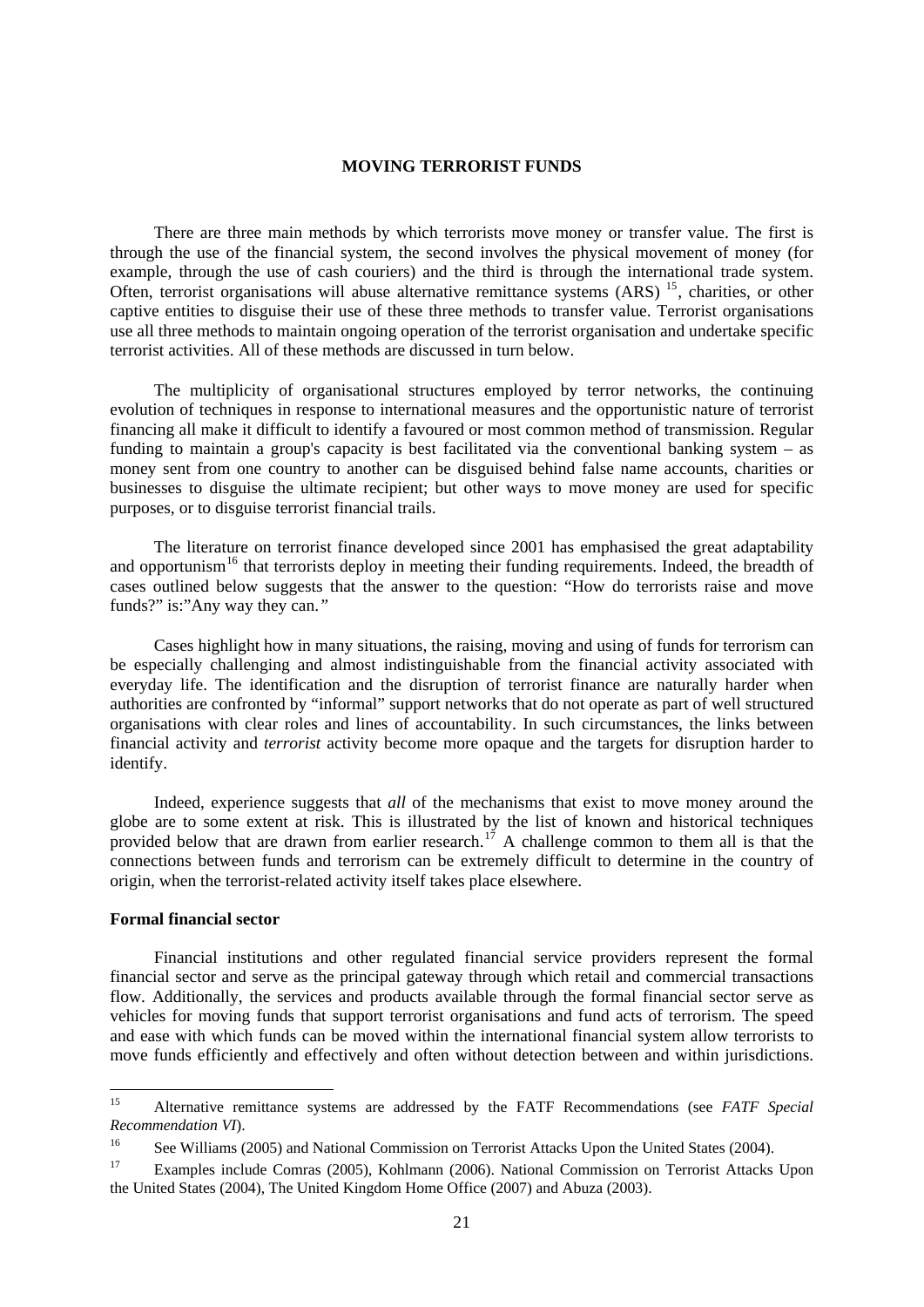Combined with other mechanisms such as offshore corporate entities, formal financial institutions can provide terrorists with the cover they need to conduct transactions and launder proceeds of crime when such activity goes undetected.

Money and value transfer (MVT) mechanisms have proven to be particularly attractive to terrorists for funding their activities, as demonstrated by the cases below. MVT operations range from the large-scale and regulated funds transfer mechanisms available in the formal financial sector, to small-scale alternative remittance systems (discussed separately below). Funds transfers refer to any financial transaction carried out for a person through a financial institution by electronic means with a view to making an amount of money available to a person at another financial institution. It was this use of wire transfers that the FATF was addressing when it issued Special Recommendation VII in October 2001 which requires that full originator information accompany any such transfer.

Analysis of a number of terrorism cases has revealed that radical groups as well as persons related to terrorist organisations have used the network of the registered and world-wide operating money transfer companies to send or receive money. These transactions enabled authorities to develop a wider understanding of the main contacts of these people and the extent of their networks. By creating a public–private partnership with the money transfer organisations, it has been possible to gain a valuable source of financial intelligence on the operations of networks worldwide. Money transfer offices are obliged to register identity-data of the person who sends the money from Country A and the person who receives the money in Country B - in line with FATF Special Recommendation VII. These data have proved to be excellent input for network analysis in regard to terrorist financing.

## **Case study: Terrorist organisation uses MVT mechanisms to move money**

Person D, a leader of a terrorist organisation based in Country C and once a resident in Country A, was in hiding in Country B. The FIU in Country A found out though investigations that persons in Country A were sending money through money transfers to D's friends in Country B to financially support him. The money flow was detected because the transfers were made by nationals of Country C – which was unusual in Country A. Person D was later arrested in Country B on suspicion of terrorism. Money transfers from Country A to Country B were presented in court as supporting evidence of terrorist financing. *Source:* The Netherlands.

Advances in payment system technology have had a twofold impact on the potential abuse by terrorist financiers and money launderers of such systems. Electronic payment systems allow law enforcement an increased ability to trace individual transactions through electronic records that may be automatically generated, maintained and/or transmitted with the transaction. However, these advances also create characteristics that may be attractive to a potential terrorist or money launderer. For instance, the increased rapidity and volume of funds transfers, in the absence of the consistent implementation of standards – such as SR VII – for recording key information on such transactions, maintaining records, and transmitting necessary information with the transactions, could serve as an obstacle to ensuring traceability by investigative authorities of individual transactions.

#### **Case study: Terrorist organisation uses wire transfers to move money across borders**

A terrorist organisation in Country X was observed using bank wire transfers to move money in Country Y that was eventually used for paying rent for safe houses, buying and selling vehicles, and purchasing electronic components with which to construct explosive devices. The organisation used "bridge" or "conduit" accounts in Country X as a means of moving funds between countries. The accounts at both ends were opened in the names of people with no apparent association with the structure of terrorist organisation but who were linked to one another by kinship or similar ties. There were thus the apparent family connections that could provide a justification for the transfers between them if necessary.

Funds, mainly in the form of cash deposits by the terrorist organisation were deposited into bank accounts from which the transfers are made. Once the money was received at the destination, the holder either left it on deposit or invested it in mutual funds where it remained hidden and available for the organisation's future needs. Alternatively, the money was transferred to other bank accounts managed by the organisation's correspondent financial manager, from where it was distributed to pay for the purchase of equipment and material or to cover other ad hoc expenses incurred by the organisation in its clandestine activities.

*Source*: FATF Typologies Report 2003-4.[18](#page-21-0)

<span id="page-21-0"></span><sup>18</sup> FATF (2004).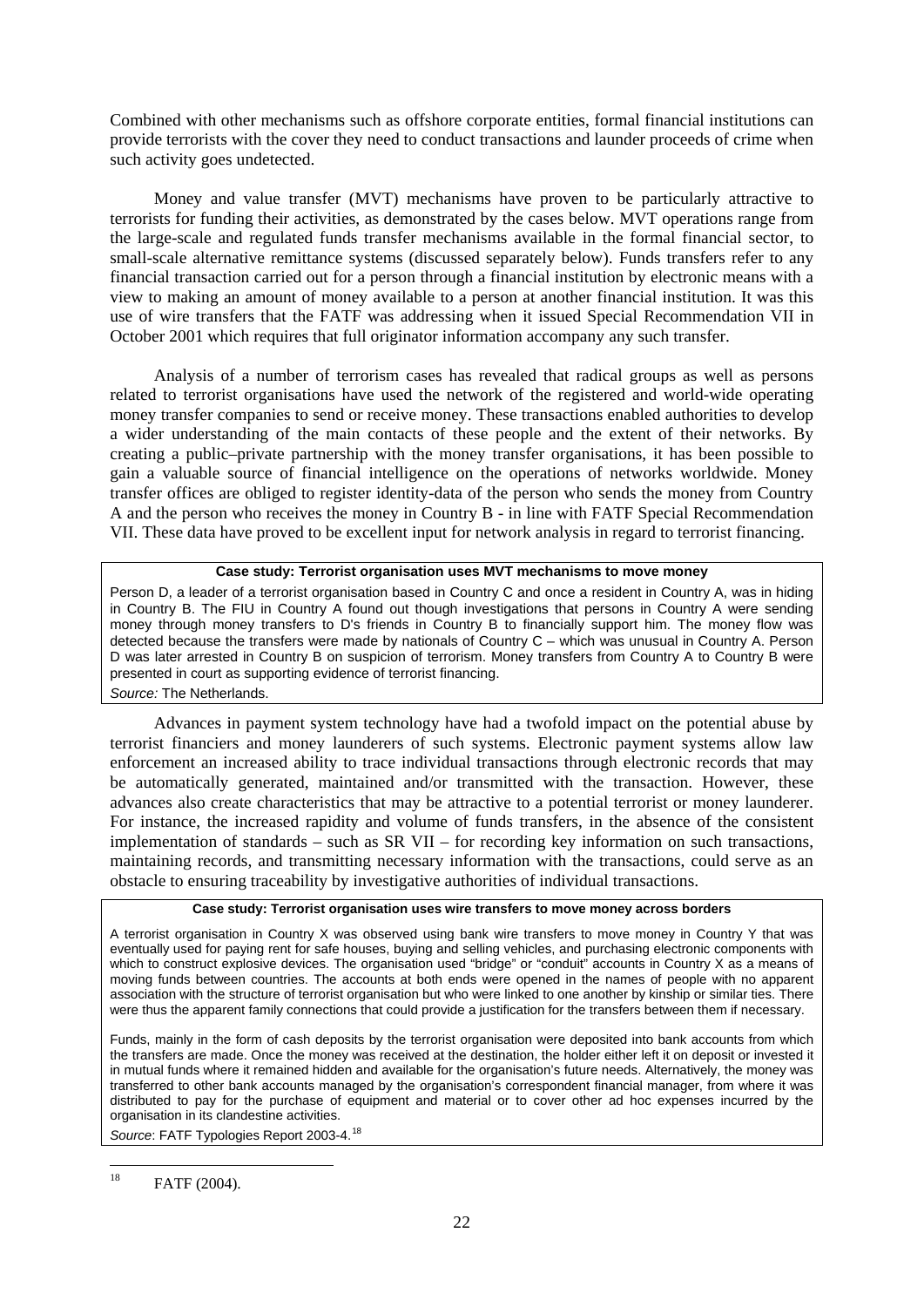## <span id="page-22-0"></span>**Trade Sector**

The international trade system is subject to a wide range of risks and vulnerabilities which provide terrorist organisations the opportunity to transfer value and goods through seemingly legitimate trade flows. In recent decades, international trade has grown significantly: global merchandise trade now exceeds USD 9 trillion a year and global trade in services accounts for a further USD 2 trillion.<sup>[19](#page-22-1)</sup> The specific methods and techniques used to launder money through the trade system were described in the [20](#page-22-2)06 FATF Typology Report on trade-based money laundering,<sup>20</sup> although terrorist financing was not a focus of that work. Further examination of the specific methods and techniques used to exploit the trade system for terrorist financing purposes could assist in the development of measures to identify and combat such activity.

#### **Case Study: Terrorist use of the trade sector to move funds**

An FIU received disclosures from several banks concerning account holders: Persons A and B and Company C, all active in the diamond trade. In the space of a few months, A, B and C's accounts saw a large number of fund transfers to and from foreign countries. Moreover, soon after the opening of his account, person B received several bank cheques large amounts in US dollars.

Financial information collected by the FIU showed that Company C was received large US dollar transfers, originating from companies active in the diamond industry and debited by several transfers to the Middle East in favour of Person A, a European citizen born in Africa and residing in the Middle East. One of the directors of Company C, a Belgian citizen residing in Africa, held an account at a bank in Belgium through which transfers took place to and from other countries in Europe, Africa, North America, and the Middle East. Inward transfers from foreign countries mainly took place in US dollars. These were then converted to EUR and used to make transfers to foreign countries and to accounts in Belgium belonging to Person B and his wife.

Police information collected by the FIU showed that the prosecutor had opened a file related to trafficking in diamonds originating in Africa. The largest transfers of funds by the company trading in diamonds were mainly destined to the same person, A, residing in the Middle East. Police sources revealed that both Person A and Person B were suspected of having bought diamonds from the rebel army of an African country and of smuggling them into Belgium for the benefit of a terrorist organisation.

Moreover, it appeared that certain persons and companies linked with Persons A and B had already been referred to prosecutors by the FIU in other cases for money laundering derived from organised crime.

*Source*: Belgium.

## **Cash couriers**

The physical movement of cash is one way terrorists can move funds without encountering the AML/CFT safeguards established in financial institutions. It has been suggested<sup>[21](#page-22-3)</sup> that some groups have converted cash into high-value and hard-to-trace commodities such as gold or precious stones in order to move assets outside of the financial system.

Counter-terrorist operations have shown that cash couriers have transferred funds to a number of countries within the Middle East and South Asia. Direct flight routings are used for simple transfers; however, indirect flight routings using multiple cash couriers and changes in currencies take place within more sophisticated schemes.

The movement of cash across borders is prevalent in countries where the electronic banking system remains embryonic or is little used by the populace. Large parts of Africa and the Middle East have predominantly cash-based societies, and this naturally lends itself to cash flows using alternative remittance systems or by courier. Analysis of a number of terrorism cases has shown that money couriers are active even within Europe and between countries with a well functioning financial system. In most cases couriers are involved in moving funds generated outside the financial system and kept out of the financial system to avoid detection.

<span id="page-22-1"></span><sup>19</sup> <sup>19</sup> World Trade Organisation (2005).<br><sup>20</sup> FATF (2006).

<span id="page-22-3"></span><span id="page-22-2"></span><sup>21</sup> *Ibid*.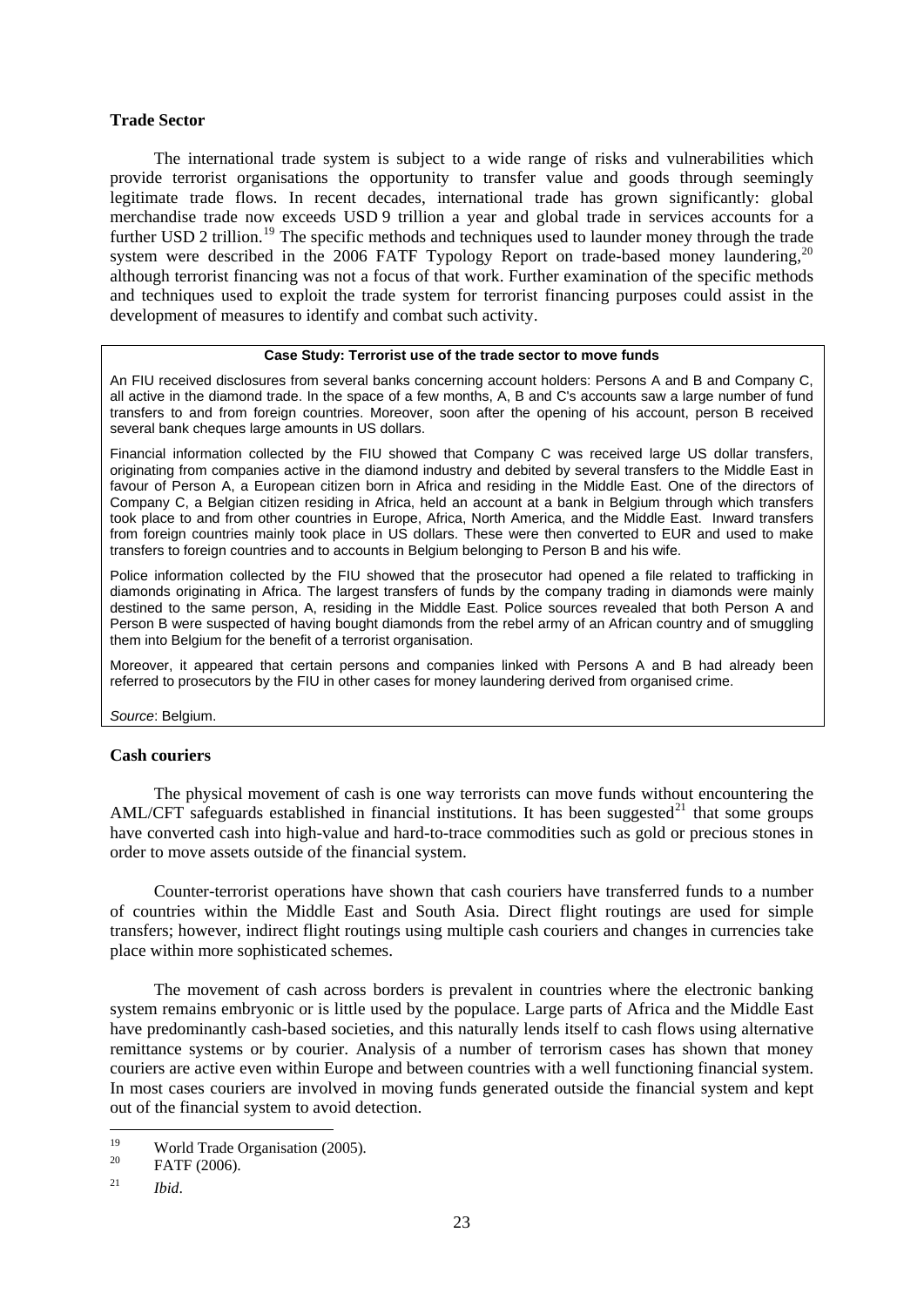#### **Case Study: Terrorist financing using cash couriers**

<span id="page-23-0"></span>The activities of Terrorist Organisation A in Southeast Asia clearly show the critical role of cash couriers in support of their terrorist operations. Organisation A avoided using the conventional banking system in order to evade safeguards and to avoid leaving an audit trail for law enforcement. The funding for the Bali bombings that took place in October 2002 were provided by Al-Qaeda's chief of operations to Person H, Organisation A's head of operations, who was hiding in Thailand in 2002. Person H passed USD 30 000 to the perpetrators of the Bali bombings in two batches using several cash couriers. The couriers took several weeks to complete the runs. The funding for the JW Marriott Hotel bombing in Jakarta was also provided by Person H from Thailand. Again, a total of USD 30 000 of Al-Qaeda's funds was sent to Indonesia in April 2003 through a string of couriers.

*Source*: Asia Pacific Group (APG) Annual Typologies Report 2003-2004.

Moving money using cash couriers may be expensive relative to wire transfers. As legitimate financial institutions tighten their due diligence practices, it has become an attractive method of transferring funds without leaving an audit trail. When cross border remittance of cash is interdicted, the origin and the end use of cash can be unclear. Cash raised and moved for terrorist purposes can be at very low levels – making detection and interdiction difficult.

#### **Case study: Terrorists use Gold to Move Value**

During the invasion of Afghanistan in 2001, it was widely reported that the Taliban and members of al-Qaeda smuggled their money out of the country via Pakistan using couriers that handled bars of gold. In Karachi, couriers and hawala dealers transferred the money to the Gulf Region, where once again it was converted to gold bullion. It has been estimated that during one three-week period in late November to early December 2001, al-Qaeda transferred USD 10 million in cash and gold out of Afghanistan.<sup>[22](#page-23-1)</sup> An al-Qaeda manual found by British forces in Afghanistan in December 2001 included not only chapters on how to build explosives and clean weapons, but on how to smuggle gold on small boats or conceal it on the body.<sup>2</sup>

Gold is often used by hawala brokers to balance their books.<sup>[24](#page-23-3)</sup> Hawala dealers also routinely have gold, rather than currency, placed around the globe. Terrorists may store their assets in gold because its value is easy to determine and remains relatively consistent over time. There is always a market for gold given its cultural significance in many areas of the world, such as Southeast Asia, South and Central Asia, the Arabian Peninsula, and North Africa.

*Source*: United States.

## **Use of Alternative Remittance Systems (ARS)**

Alternative remittance systems (ARS) are used by terrorist organisations for convenience and access. ARS have the additional attraction of weaker and/or less opaque record-keeping and in many locations may be subject to generally less stringent regulatory oversight. Although FATF standards call for significantly strengthened controls over such service providers, the level of anonymity and the rapidity that such systems offer have served to make them a favoured mechanism for terrorists. For some networks there are also cultural and pragmatic reasons for using these services: many have their origins or control structures in areas where the banking infrastructure is weak or practically nonexistent. The role of ARS in terrorist financing may be primarily an "end-user" gateway; *i.e.* the means by which new or stored funds are passed to operational cells.

<span id="page-23-1"></span> $22$ 22 For sources relating to al-Qaeda's abuse of the gold sector see the following sources: US Government Accountability Office (2003), Farah (2002), British Broadcasting Corporation(2002) and Shahzad (2002). In addition, for a detailed study of al-Qaeda's use of diamonds and gold, see Global Witness (2003). More generally, in FATF (2003), there is a section that details the use of gold and diamonds in money laundering.

<span id="page-23-2"></span><sup>&</sup>lt;sup>23</sup> US Government Accountability Office (2003) and Global Witness (2003).

<span id="page-23-3"></span><sup>&</sup>lt;sup>24</sup> Commonwealth Secretariat (1998).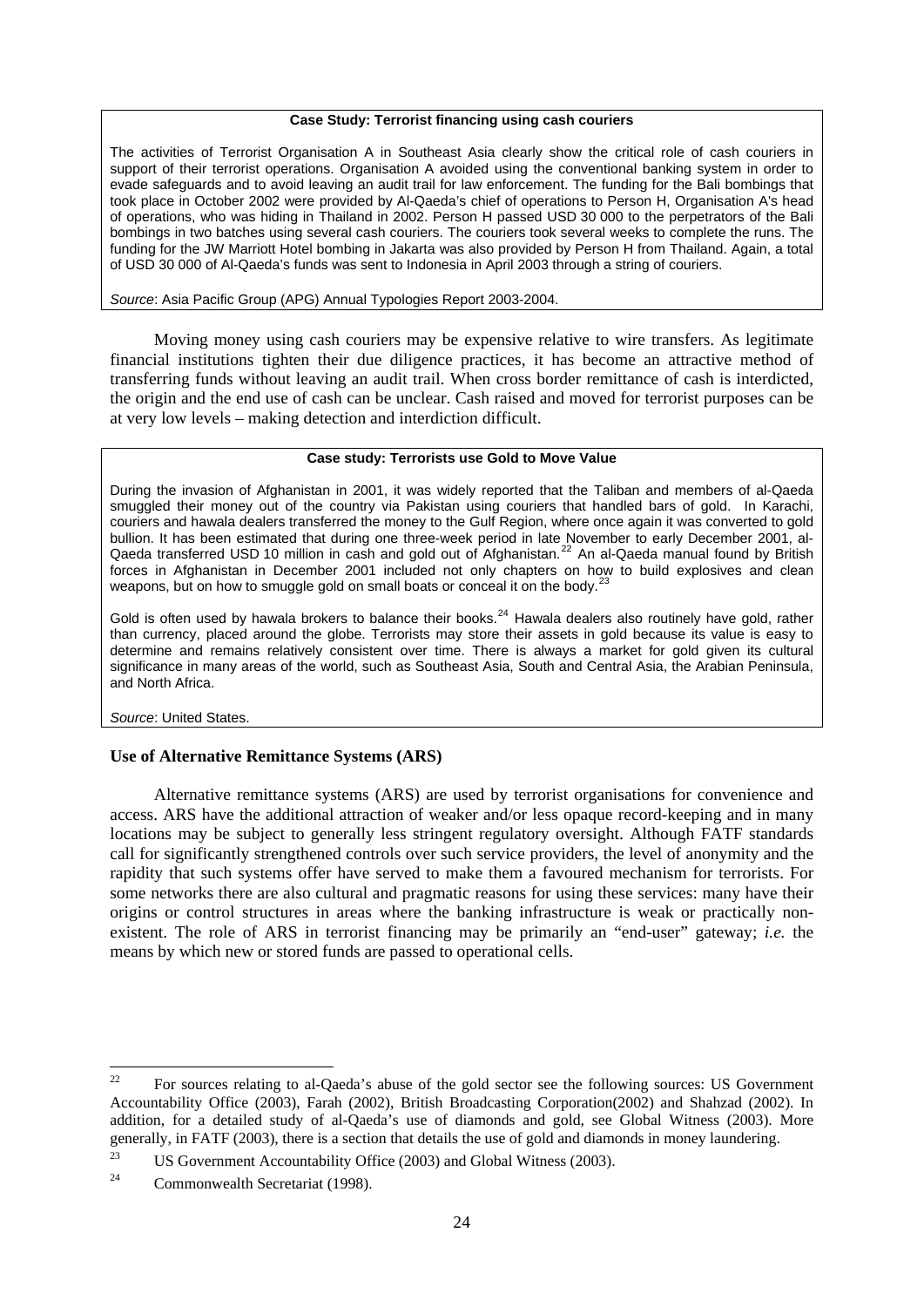#### **Case study: Alternative remittance system used for terrorist financing**

<span id="page-24-0"></span>An African national, residing in Africa, held an account with a bank in European Country B. This account had been credited with significant sums transferred from companies that had their registered offices mostly in Western Europe. Shortly afterwards the client issued an order to transfer a large sum in favour of a company in the Middle East which held an account with a bank located there.

Analysis by the FIU revealed the following elements:

- According to police information, it appeared that the beneficiary bank, located in the Middle East, was suspected of maintaining financial links with a terrorist group.
- According to the security services in Country B, this bank had collaborated with another bank in making transfers of funds on behalf of hawala operators. This latter bank was suspected of having links with an organisation with ties to a terrorist group.
- Analysis further revealed that the account of the African national, who had no known connections with Country B, was being used as a transit account for large funds transfers originating primarily with a European company involved in the sale of chemical products and destined for a company in the Middle East. There was no apparent reason why operations should be performed via an account in country B.

*Source*: Belgium.

## **Use of Charities and Non-Profit Organisations**

Charities are attractive to terrorist networks as a means to move funds. Many thousands of legitimate charitable organisations exist all over the world that serve the interests of all societies, and often transmit funds to and from highly distressed parts of the globe. Terrorist abuses of the charitable sector have included using legitimate transactions to disguise terrorist cash travelling to the same destination; and broad exploitation of the charitable sector by charities affiliated with terrorist organisations. The sheer volume of funds and other assets held by the charitable sector means that the diversion of even a very small percentage of these funds to support terrorism constitutes a grave problem.

## **Case study: Use of non-profit organisation for terrorist recruitment**

A bank checked its customer database for matches with lists relating to terrorism; and found that a non-profit organisation which held an account with it, with its registered office in European Country B, was named on a terrorism list. The Bank submitted a STR based on this match.

The organisation's account had been opened a few years before and had seen low activity, then suddenly experienced a particularly intense bout of activity starting on 1 January 2002. The transactions on this account consisted of multiple cash deposits made by several different people for a large total amount. These funds were then withdrawn in cash.

Analysis by the FIU revealed the following elements:

- Based on information requested from the state security services in Country B, the FIU concluded that this non-profit body was one of a number of contact points in Country B established with the aim of recruiting and sending people to fight in the Middle East.
- It also transpired that two or three of the signature authorities for the account of this organisation were linked to a terrorist group.

This case is the subject of an ongoing judicial investigation.

*Source:* Belgium.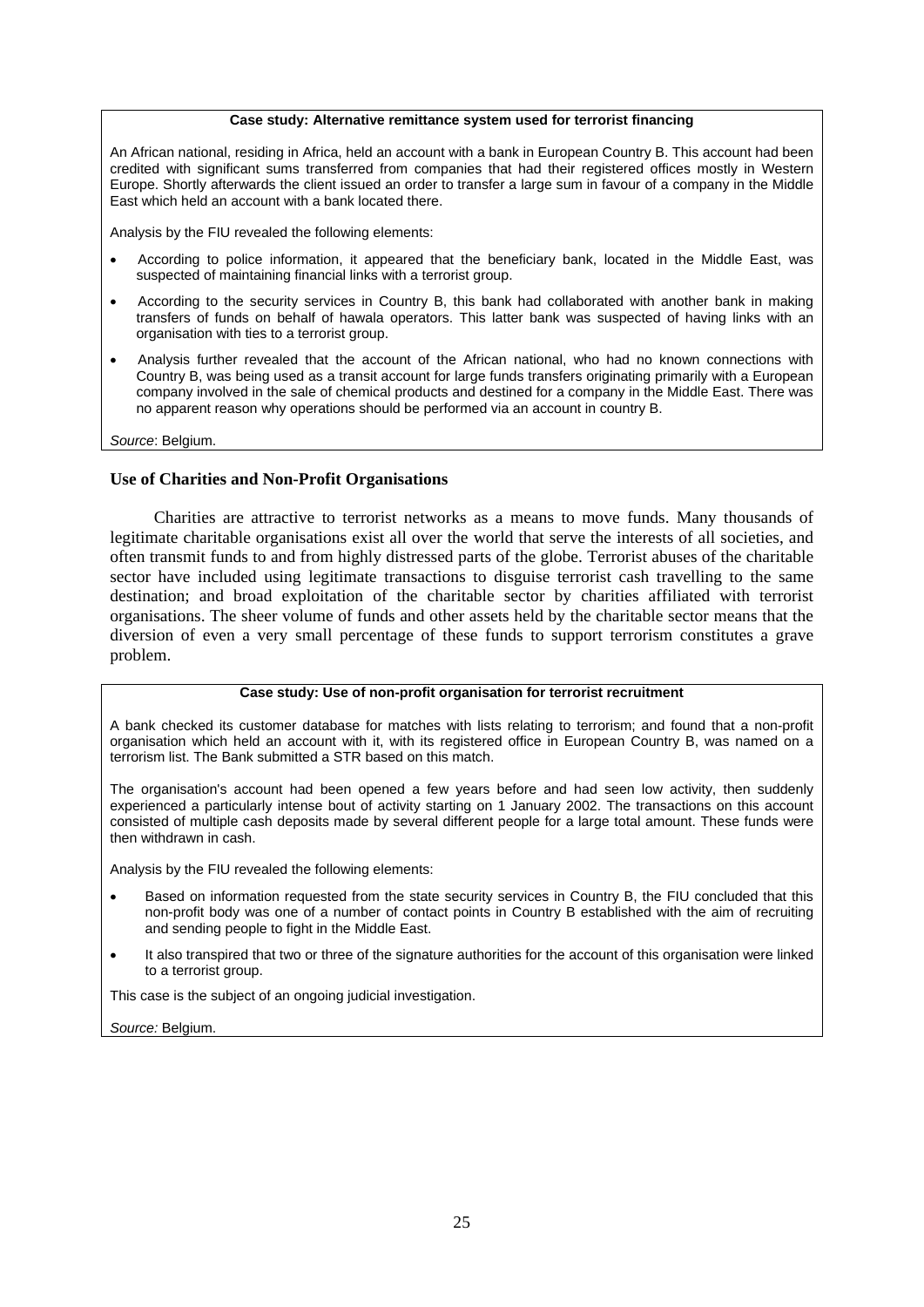#### **Case study: Charity embedded in terrorist finance laundering network**

FIU analysis of STRs identified substantial transfers of funds between an apparently small company and a charity working in the North Caucasus region.

Further investigation revealed that the company had itself received significant transfers from other charities, ostensibly for consultancy services received from the company. The company had also received funds from an individual based in a region with a high level of activity by extremist groups. The company appeared to be accumulating the income from these sources and then passing it on to the charity in the North Caucasus region.

Further concern arose from the discovery that the charity had another source of funding: a foreign citizen living in Russia, who routinely received transfers of funds of small amounts of cash below the statutory monitoring threshold which were then transferred in bulk to the charity. These small transfers originated from a region with a high level of activity by extremist groups.

The investigation of the charity's expenditures showed that funds were used in a variety of ways, including: cash withdrawal and couriering to the North Caucasus region; direct transfers to a "welfare unit" within a known illegal militant organisation; and onward transfers to apparently legitimate charitable organisations in the North Caucasus region. As a result of the investigation, the authorities discontinued the activities of the charity concerned.

*Commentary:* This case study serves to highlight the role that captive and compromised charities and businesses can play in providing conduits for multiple donors to operational cells, and in obfuscating the financial trail between financiers and terrorists.

*Source:* Russia.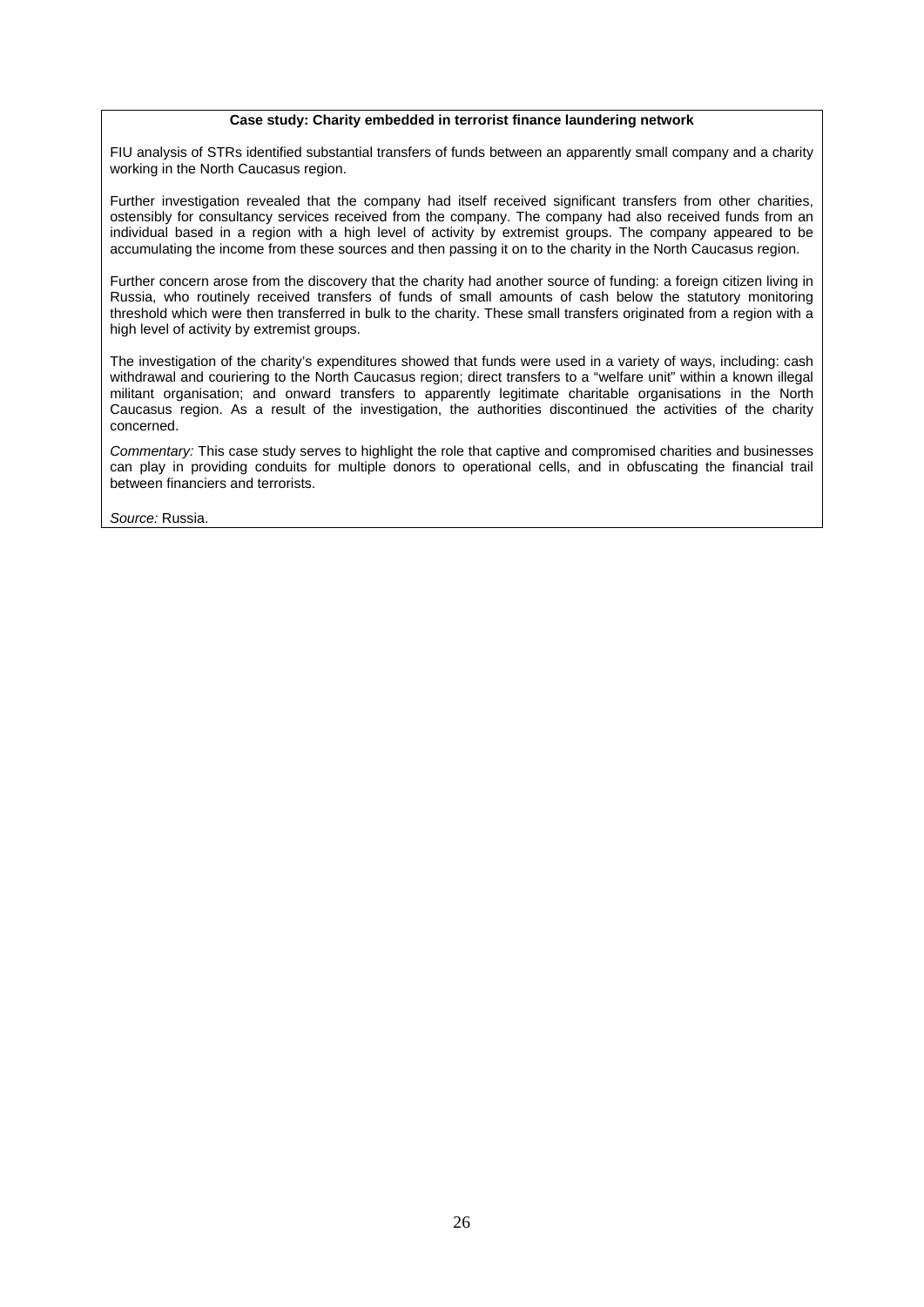## **INTERNATIONAL RESPONSE TO TERRORIST FINANCING**

<span id="page-26-0"></span>This section of the report briefly describes how the global response specifically addresses the characteristics of terrorist financing as described in Part II of this report. This section begins by explaining the logic of disrupting terrorist financing and then describes how the international community has developed and applied international standards to combat the various sources, conduits and uses of terrorist financing. Finally, this section concludes with a discussion of the use of financial information to identify and combat terrorist financing and terrorism more broadly. In general, this section highlights the importance and relevance of certain international standards in combating terrorist financing and identifies vulnerabilities where the global response to particular aspects of terrorist financing may need to be strengthened.

## **The logic of disrupting terrorist finance**

Disrupting and dismantling terrorist financing networks is essential to combat terrorism. Terrorist organisations' diverse requirement for financing creates a strong logic for seeking to disrupt terrorism by choking off funding flows to all terrorist-linked activities. Interdicting these flows can degrade the capability of terrorist groups over time, limiting their ability to launch attacks, increasing their operational costs and injecting risk and uncertainty into their operations, which can have tactical benefits, such as:

- Damaging morale, leadership and legitimacy within a network.
- Forcing terrorist groups to shift activity into areas where they are more vulnerable, including areas that they would otherwise avoid.<sup>[25](#page-26-1)</sup>

The disruption of specific attacks through the interdiction of specific transactions appears highly challenging. Recent attacks demonstrate that they can be orchestrated at low cost using legitimate funds and often without suspicious financial behaviour.

Nevertheless, direct attack costs are only a fraction of terrorist organisations' demand for funds. Disrupting financial flows to terrorist organisations limits the resources available for propaganda, recruitment, facilitation, et cetera, in ways that frustrate terrorists' ability to promote and execute attacks over time.

In large measure, terrorists require funds to create an *enabling environment* necessary to sustain their activities – not simply to stage specific attacks. *Disrupting terrorist-linked funds creates a hostile environment for terrorism.* Even the best efforts of authorities may fail to prevent specific attacks. Nevertheless, when funds available to terrorists are constrained, their overall capabilities decline, limiting their reach and effect.

## **Case study: Financial disruption of terrorist activity**

A national of Country A was identified leaving the UK in possession of USD 340 000 in cash. Intelligence linked this individual to the support of extremist groups in Country A. Evidence also linked him to criminal offences in Country A. As a result of this information the cash was seized under legal provisions in the UK.

Full investigation subsequently identified that the cash had been given to him so that it could be passed on to terrorists in Country B, where it would be used to finance a planned attack on a senior official of Country B. The seizure of the funds frustrated the intentions of the terrorists, denying them the ability to carry out the intended attack.

*Source:* United Kingdom.

<span id="page-26-1"></span> $25$ HM Treasury (2007).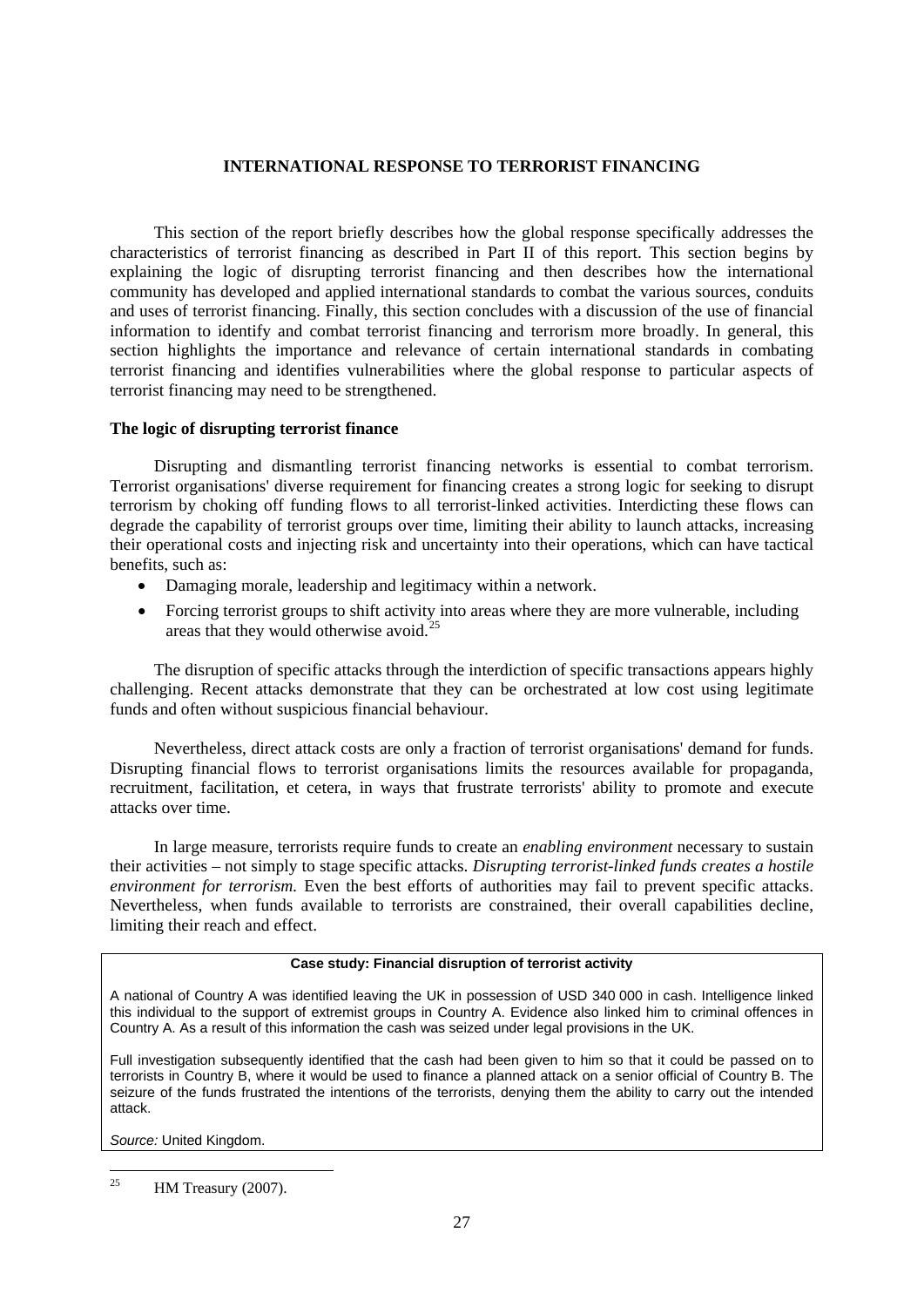## <span id="page-27-0"></span>**Preventing Terrorists from Raising, Moving, and Using Funds**

Previous sections of this report explored the diversity of ways in which terrorist funds are raised, moved and used. Terrorists use legitimate and criminal methods to finance their organisational and operational activities. The international response addresses each of these methods in a focused manner.

Detecting terrorist involvement in otherwise legitimate financial activity requires financial institutions to implement the FATF standards through strong application of the "know your customer" principle and of customer due diligence (CDD) policies and procedures. These are also fundamental to the reporting of suspicious transactions which may indicate criminal activity supporting terrorism.

To assist financial institutions in combating terrorist financing, jurisdictions must adopt certain measures. These include implementing targeted financial sanctions programmes, protecting vulnerable sectors including the charitable sector and money-service businesses, and encouraging effective reporting of suspicious activity.

## **Targeted Financial Sanctions**

FATF Special Recommendation III (SRIII) calls on countries to develop and implement targeted financial sanctions regimes that identify, freeze the assets of, and prohibit making funds available to designated terrorists and their support networks without delay. These requirements are necessary to deprive terrorists and terrorist networks of the means to conduct future terrorist activity and maintain their infrastructure and operations. The preventive intent of SRIII requires countries to designate the elements of terrorist support networks pursuant to an evidentiary standard of reasonableness.[26](#page-27-1)

#### **Protecting Vulnerable Sectors**

## *Formal Financial Sector*

Jurisdictions have an obligation to protect their financial sectors from money laundering and terrorism finance. In particular, *FATF Special Recommendation VII* was developed with the objective of preventing terrorists and other criminals from having unchallenged access to wire transfers for moving their funds and for detecting such misuse when it occurs. Specifically, it aims to ensure that basic information on the originator of wire transfers is immediately available to: (1) appropriate law enforcement and/or prosecutorial authorities to assist them in detecting, investigating, prosecuting terrorists or other criminals and tracing the assets of terrorists or other criminals; (2) financial intelligence units for analysing suspicious or unusual activity and disseminating it as necessary; and (3) to beneficiary financial institutions to facilitate the identification and reporting of suspicious transactions.

## Charitable Sector

*FATF Special Recommendation VIII* lays out a framework that aims to protect the non-profit organisation / charitable sector by ensuring it is not misused by terrorist organisations that: (1) pose as legitimate entities; (2) exploit legitimate entities as conduits for terrorist financing, including for the purpose of escaping asset freezing measures; or (3) conceal or obscure the clandestine diversion of funds intended for legitimate purposes but are diverted for terrorist purposes.

Toward this aim, FATF has developed an effective four-prong approach to identifying, preventing and combating terrorist misuse of charities that focuses on: (1) outreach to the charitable sector; (2) supervision or monitoring of the sector; (3) information gathering and investigation of

<span id="page-27-1"></span> $26\overline{)}$ 26 *Interpretive Note to Special Recommendation III*, paragraph 2.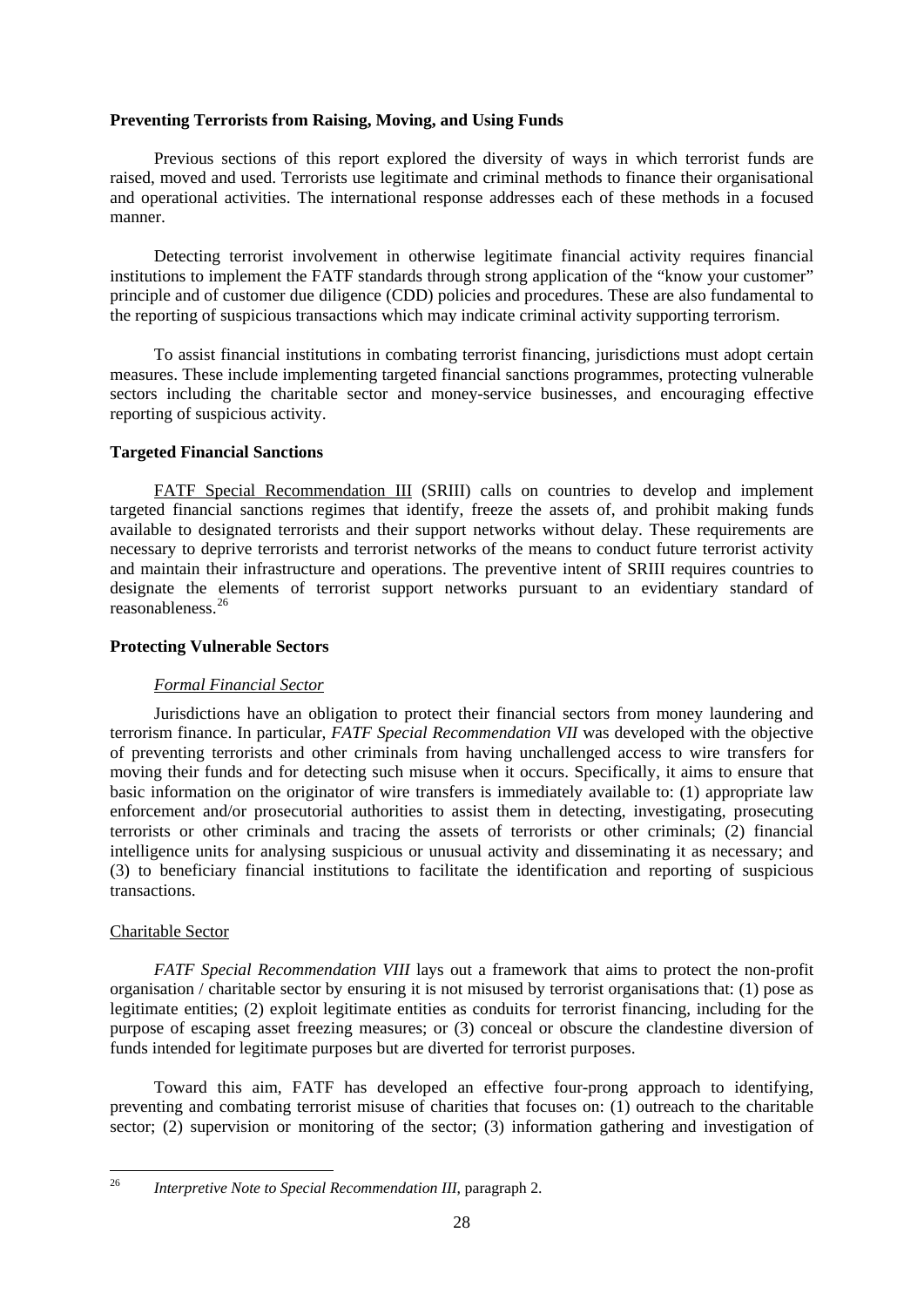<span id="page-28-0"></span>terrorists and their networks that abuse the charitable sector; and (4) international engagement to protect the sector globally. $^{27}$  $^{27}$  $^{27}$ 

## *Cash Couriers*

*FATF Special Recommendation IX* was developed with the objective of ensuring that terrorists and other criminals cannot evade financial market controls through the physical cross-border transportation of currency and bearer negotiable instruments. Specifically, it aims to ensure that countries have measures to: (1) detect the physical cross-border transportation of currency and bearer negotiable instruments, (2) stop or restrain currency and bearer negotiable instruments that are suspected to be related to terrorist financing or money laundering, (3) stop or restrain currency or bearer negotiable instruments that are falsely declared or disclosed, (4) apply appropriate sanctions for making a false declaration or disclosure and (5) to enable confiscation of currency or bearer negotiable instruments that are related to terrorist financing or money laundering consistent with FATF Recommendation 3 and Special Recommendation III.

## **Suspicious Transaction Reporting**

Financial information – including that gathered from suspicious transaction reporting  $(STR)^{28}$  $(STR)^{28}$  $(STR)^{28}$ has a central role in identifying terrorist financing and the movement of terrorist funds through the financial system.

Efforts are ongoing to examine the operational experience of counter-terrorism agencies and establish general "alerts" or "indicators" that suggests a particular transaction presents a risk of terrorist finance. The diversity and multifaceted nature of terrorists' financial activity makes this challenging.

Despite the challenge in developing generic indicators of terrorist financing activity, financial institutions may nevertheless identify unusual characteristics about a transaction that should prompt the filing of a suspicious transaction report. Although it may not be immediately apparent to financial institutions, reporting of large cash, electronic transfers, and cross-border currency transactions could provide law enforcement with information on terrorist activity.

National authorities can assist the financial sector in its efforts to identify and prevent terrorist financing by sharing intelligence. *Financial information* alone may not be sufficient to identify terrorist financing activity. However, when combined with *counter-terrorist intelligence* drawn from surveillance of the range of terrorist activities and networks, financial information can be leveraged to provide financial institutions with a concrete indication of possible terrorist activity, whether these use legitimate or criminal sources of funds. More widely, effective information exchange between the public and private sector has been identified by the FATF as one of the five high-level principles for creating a risk-based approach to money laundering and terrorist financing<sup>[29](#page-28-3)</sup>.

<sup>27</sup> 

<span id="page-28-2"></span><span id="page-28-1"></span><sup>&</sup>lt;sup>27</sup>*Interpretive Note to Special Recommendation VIII*, paragraph 6.<br><sup>28</sup> Also known in some jurisdictions as "suspicious activity reports" or "SARs".

<span id="page-28-3"></span><sup>29</sup> *FATF Guidance on the Risk-Based Approach to Combating Money Laundering and Terrorist Financing: High Level Principles and Procedures*; paragraph 2.17ff.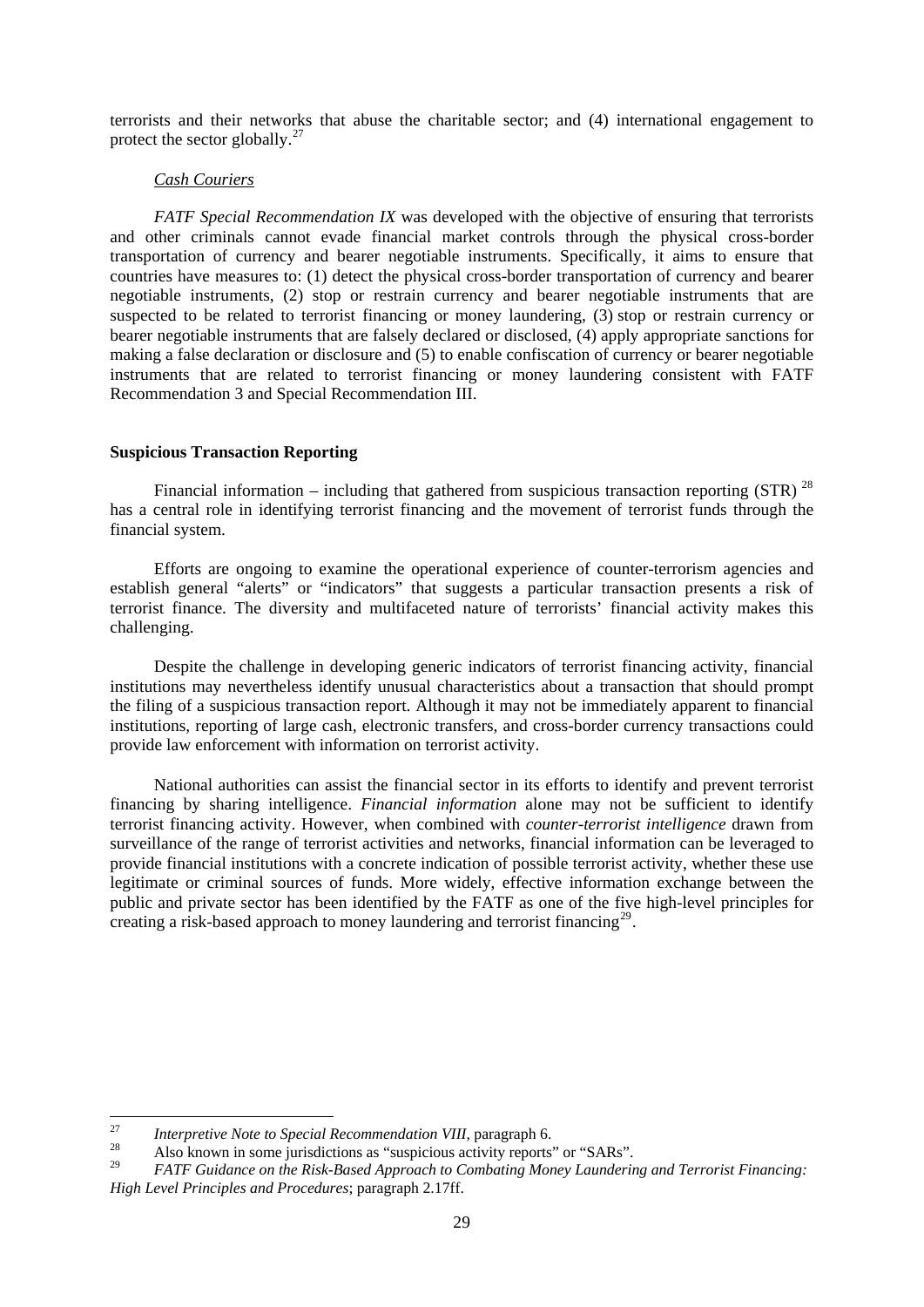#### **Case study: Additional financial information enriches STR reporting**

Counter terrorist officers were tasked with the financial investigation into suspected terrorists based in the UK and Middle East intending to attack high profile targets. The FIU was engaged at an early stage with the development of STRs from the reporting financial sector.

As this investigation progressed, in partnership with counter-terrorist agencies, the FIU analysed the methodologies which were being used by the suspects and was able to enhance and share this information with financial sector STR reporters, particularly with identified vulnerable sectors. This process included meetings with various financial institutions and the dissemination of indicators relating to these activities. The methods used by the terrorists included identity theft, credit card fraud and mortgage fraud.

As a result of this interface between the FIU and the reporting sector, subsequent STRs submitted to the FIU were important in the development of the overall investigation.

*Source:* United Kingdom.

Modern financial standards require that financial institutions remain vigilant to the warning signs of financial abuse and report that suspicious activity to a financial intelligence unit. In turn, the FIU integrates the financial information gathered from financial institutions with law enforcement and intelligence inputs. It is therefore possible for an FIU to identify terrorist financing activity even though it is generally not possible for financial institutions themselves to draw the link between the suspicious activity and terrorism.

#### **Case study: FIU finds STR to be linked to terrorist network**

Individual X's account was credited with considerable cash deposits. On enquiry, he explained that these were his wages, paid by an employer in the Middle East. This was suspicious, as was a large cash deposit made by X to secure the rental of a building. STRs were submitted.

X also owned Company A, which owned Company B in North Africa. The account of Company A was credited with substantial amounts from the Middle East.

Enquiries showed that a manager of Company B (Person Y) had been convicted of terrorism. Further information revealed that X and Y were linked to each other and that Company A was known for an investigation regarding a terrorist organisation.

The cash deposits in X's personal account were linked to terrorism financing.

*Source*: Belgium.

#### **Case study: Suspicious transaction matches counter-terrorism target**

A foreign national residing in Belgium performed significant foreign exchange transactions shortly after officially establishing himself in Belgium. There was no obvious economic rationale for these transactions, which in any case were at a level that was at odds with his financial profile.

An STR was submitted, which – following enquiries by judicial authorities to an exchange house – was followed by a further disclosure which indicated that funds were routed to an individual in Asia, whom police sources suspected of being part of a terrorist organisation seeking to procure weapons.

*Source*: Belgium.

The analytic function of FIUs to identify terrorist financing activity has been strengthened by combining financial information with terrorist-related intelligence obtained from law enforcement and intelligence. In addition, FIUs have played a key role in disclosing financial information to intelligence organisations. Reports not linked to suspicious activity have therefore been useful in creating links when combined with other terrorist-related intelligence.

One FIU conducted a review of all STRs associated with its terrorist financing cases for a given year and found that, although the STRs may not have related specifically to suspicions of terrorist financing, the information they contained proved significant in identifying additional accounts and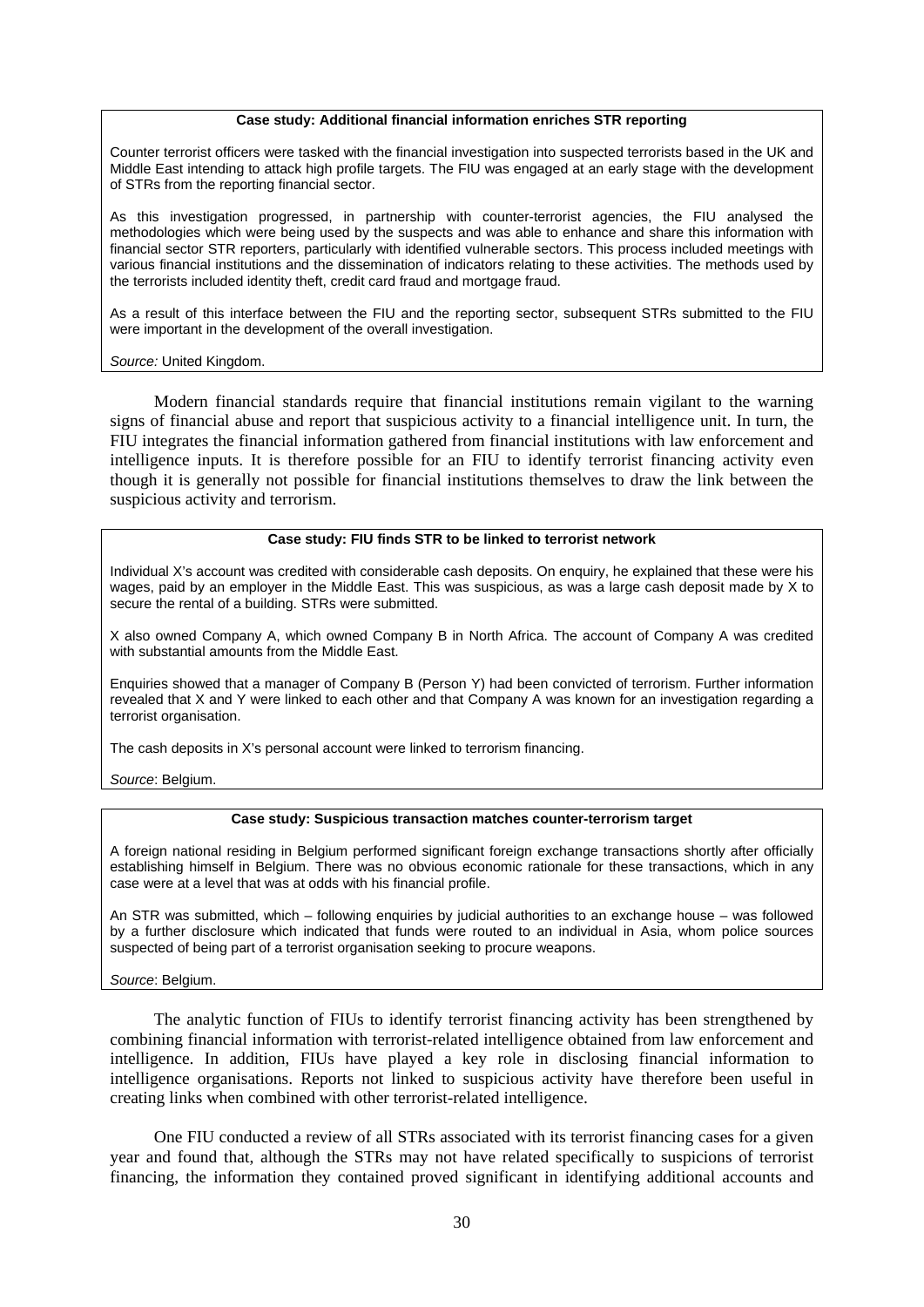<span id="page-30-0"></span>individuals that were linked to subjects of ongoing terrorist financing cases. The FIU was able to conduct further analysis of the transactions involving these additional accounts and in turn, provide law enforcement and intelligence agencies with an expanded network of individuals and accounts that the FIU suspected would be relevant to ongoing terrorist financing investigations. The following table sets out the types of activities that were most frequently reported as suspicious and the indicators that factored into the FIU's Terrorist Financing case disclosures:

#### **Most Frequently Reported Suspicious Activity**

- Unusual business activity
- Unable to ascertain source of funds
- Multiple deposits at different branches
- Third party deposits in US cash
- Wire transfers following cash deposits
- Wires to specific location/account on regular basis
- Large cash deposits

*Source*: Canada

#### **Most Frequently Used Indicators in TF Case Disclosures**

- Sending or receiving funds by international transfers from and/or to locations of specific concern
- Atypical business/account behaviour
- Charity/Relief organisation linked to transactions
- Large scale cash transactions
- Media coverage of account holder's activities

*Source*: Canada

## **Financial information**

The application of the FATF 40 Recommendations and 9 Special Recommendations provides a solid basis upon which to gather financial information. Leveraging this financial information with wider information on counterterrorism, including intelligence, at a national level may prove to be the most effective use of financial information in identifying terrorist activity.

Financial information has come to be one of the most powerful investigative and intelligence tools available. As money moves through the financial system, it leaves a verifiable trail that can in many cases indicate illicit activity, identify those responsible, and locate the proceeds of criminality that can then be recovered. Through the development of internationally recognised AML and CFT standards, financial institutions and other designated non-financial entities have taken steps to know their customers and keep records. The value of financial information in counter-terrorist investigations has increased dramatically in recent years.

Cases above show the investigative value of STRs submitted to FIUs – including those not initially linked to terrorist financing. Investigations draw on information about past transactions and from ongoing monitoring of suspect accounts. Other types of financial reports (including large cash transactions, wire transfers, and cross-border currency movements) can significantly increase the pool of financial information available to investigators.

Financial information is now used as part of the evidential case to hold criminals and terrorists to account. It also has a key intelligence role – for example by allowing law enforcement to:

• *Look backwards*, by piecing together how a criminal or terrorist conspiracy was developed and the timelines involved.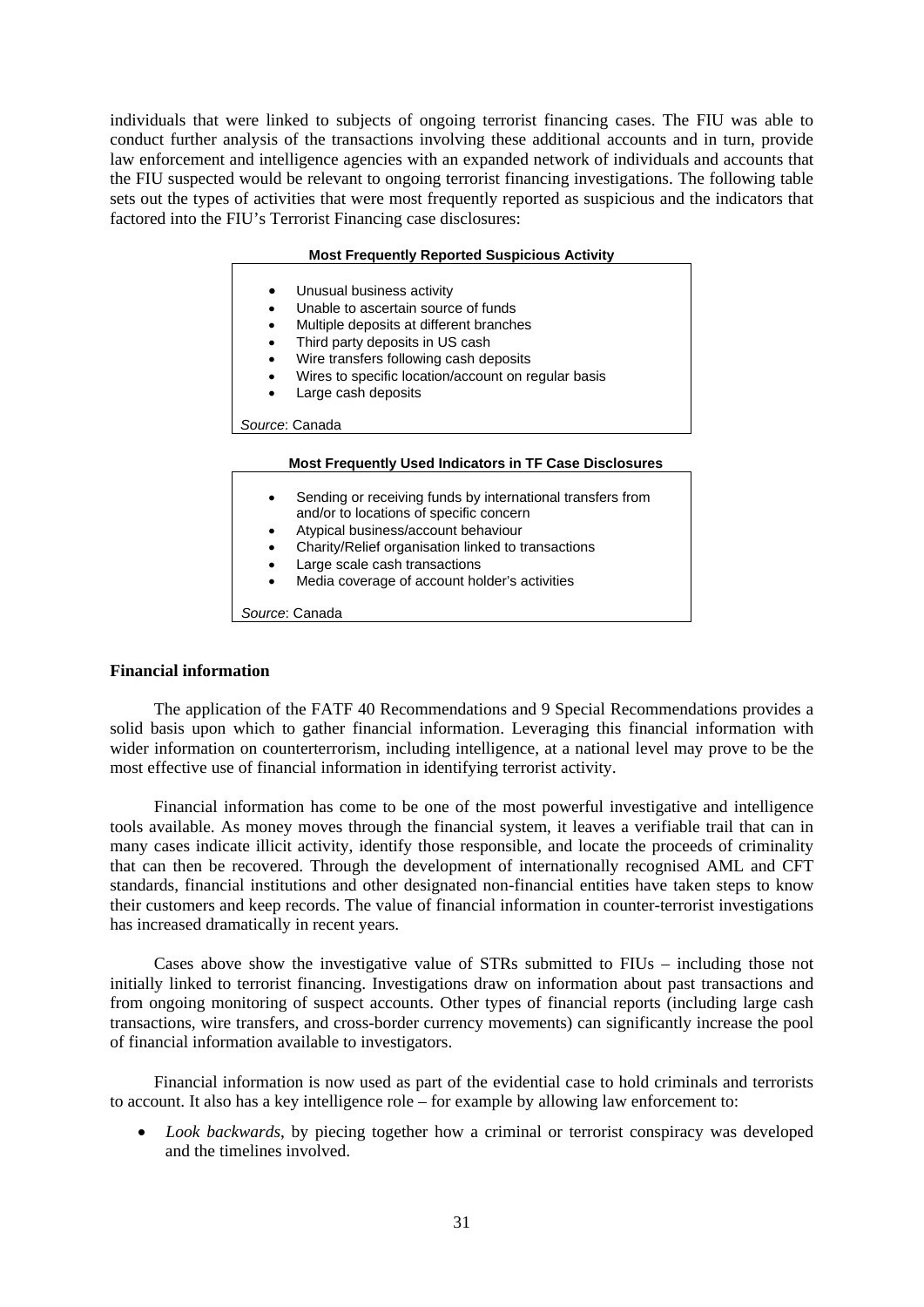- *Look sideways*, by identifying or confirming associations between individuals and activities linked to conspiracies, even if overseas – often opening up new avenues for enquiry.
- *Look forward*, by identifying the warning signs of criminal or terrorist activity in preparation.

Financial information is particularly suited to these tasks in that it is relatively unambiguous, can be processed easily using technology, and easily accessed with little intrusion on the provider.

## *Looking Backward*: Financial investigation following terrorist acts

Exploiting the 'financial footprint' left behind by terrorists often gives investigators details of how, when and where terrorist attacks were conceived, planned, and executed. Financial information has proved to be a reliable source of historical intelligence, available to investigators even when all the terrorists have died during the commission of their attacks.

## **Case study: Analysing preparations for an attack**

Following a series of suicide attacks investigators were able to exploit financial intelligence which identified vehicle hire, accommodation at hotels, procurement and overseas travel. This assisted in identifying the timescale for the planning and preparation for the attacks. Other investigative techniques we then used to exploit the financial intelligence and establish a comprehensive picture of the lead-up to the terrorist attacks.

*Source*: United Kingdom.

## *Looking Sideways*: The role of financial intelligence in counter-terrorism enquiries

Conventional investigative techniques have come to rely heavily on identifying telecommunications contacts to establish where there are links between individuals and groups. Following the money can produce similar information: Financial intelligence can be used to identify a terrorist's activity and be used directly to trace links with other individuals and groups, or indirectly to compare methods and approaches. Exploiting this additional intelligence can identify those who may otherwise go undetected. This reduces the chances of successful terrorist attacks.

## **Case study: Financial investigation jump-starts a post-attack enquiry**

The identity of one of four perpetrators of a multiple suicide attack across a city was identified from two credit cards bearing the same name, but found at two different bomb scenes establishing an association between both of them. He was identified with an address that was used as the bomb factory.

Transaction analysis of associated accounts helped to establish the individual's activities in the months preceding the attack and the milestones in the attack-planning exercise, including the purchase of camping equipment associated with a pre-attack training event.

Interviews with shop staff revealed that these purchases had been preceded by others minutes beforehand, made by another person but for exactly the same amount. This was the first time that an association between two individuals, later confirmed as attackers, had been identified.

*Commentary*: The case is symbolic of the integrated role that forensic financial analysis plays in a counterterrorism investigation. Financial intelligence, recovered from forensic examination of a bomb scene, provided a leap forward for the investigative team's efforts to establish the identity of the attackers and the nature of the conspiracy, in the immediate aftermath of the attack.

*Source*: United Kingdom.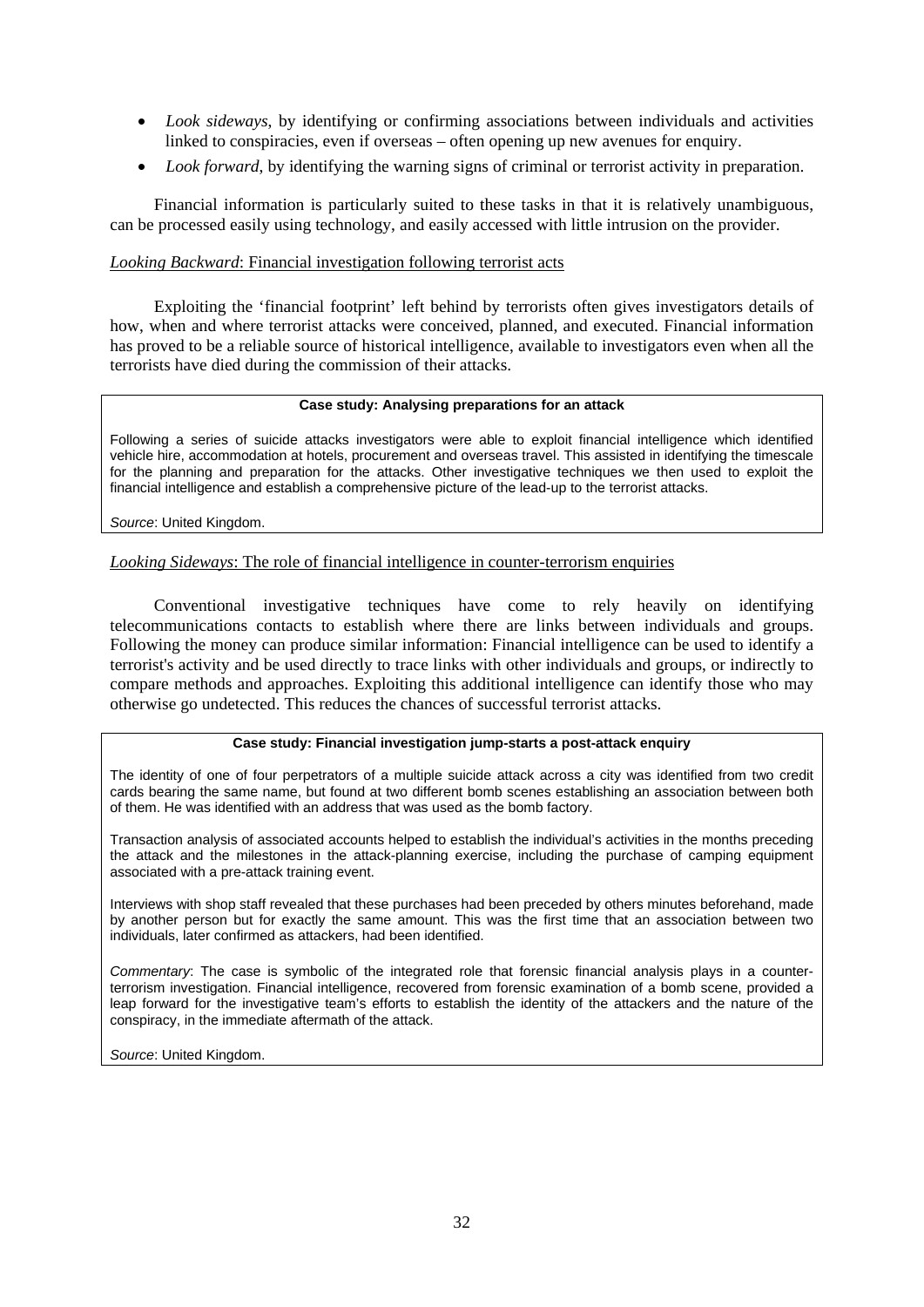#### **Case study: Tactical intelligence sharing as basis for financial investigation**

Group G operated a network of cells engaged directly in attack planning and the in the wider facilitation of terrorism. This latter activity included the transmission of funds to Country X to pay for the development of false documentation. In related cases, passport documents were stolen in armed robberies in Europe which were later found in the possession of several Group members in the UK, Germany and France.

With the serial numbers of many of these stolen and falsified documents established, and intelligence connecting these to a terrorist organisation, the FIU of country Y made these systematically available to financial institutions to enable them to cross reference against their 'know your customer' checks. In Country Y, 81 STRs were submitted in response relating to money transfers alone.

#### *Source*: The Netherlands.

## *Looking Forward*: Identifying indicators of future attacks

It is challenging to identify a terrorist conspiracy in preparation solely from financial activity. Nevertheless, timely detection of financial factors can play a critical role in identifying indicators of future terrorist activity. The following case study highlights how financial intelligence has been essential in building the evidence suggesting a conspiracy was underway.

#### **Case study: Identifying attack indicators**

An individual suspected of involvement with Al-Qaeda used multiple accounts held in multiple identities to fund the supply of bomb components for use in another country. The conspiracy was revealed through extensive and forensic financial investigation, which allowed law enforcement to establish that:

- Travel patterns, crossing multiple jurisdictions to disguise their ultimate destination, all ultimately arrived at the same target country.
- Small items, ostensibly innocent components for improvised explosives, were sent to the same country by international courier over many months.
- Multiple transactions had been made to accounts which, on inspection, were controlled by an associate of the suspect - pointing to a wider conspiracy.

*Commentary:* The new suspect's financial affairs were deliberately structured to hide the audit trail. Transaction by transaction, it was established that this new target had been operating in close concert with the first, by sending money to the same third country, through third parties in multiple countries. The growing intelligence package now pointed to both suspect components and funds being moved to the same country. In partnership with law enforcement agencies overseas, the original suspect was arrested in a third country in a makeshift bomb factory.

*Source*: United Kingdom.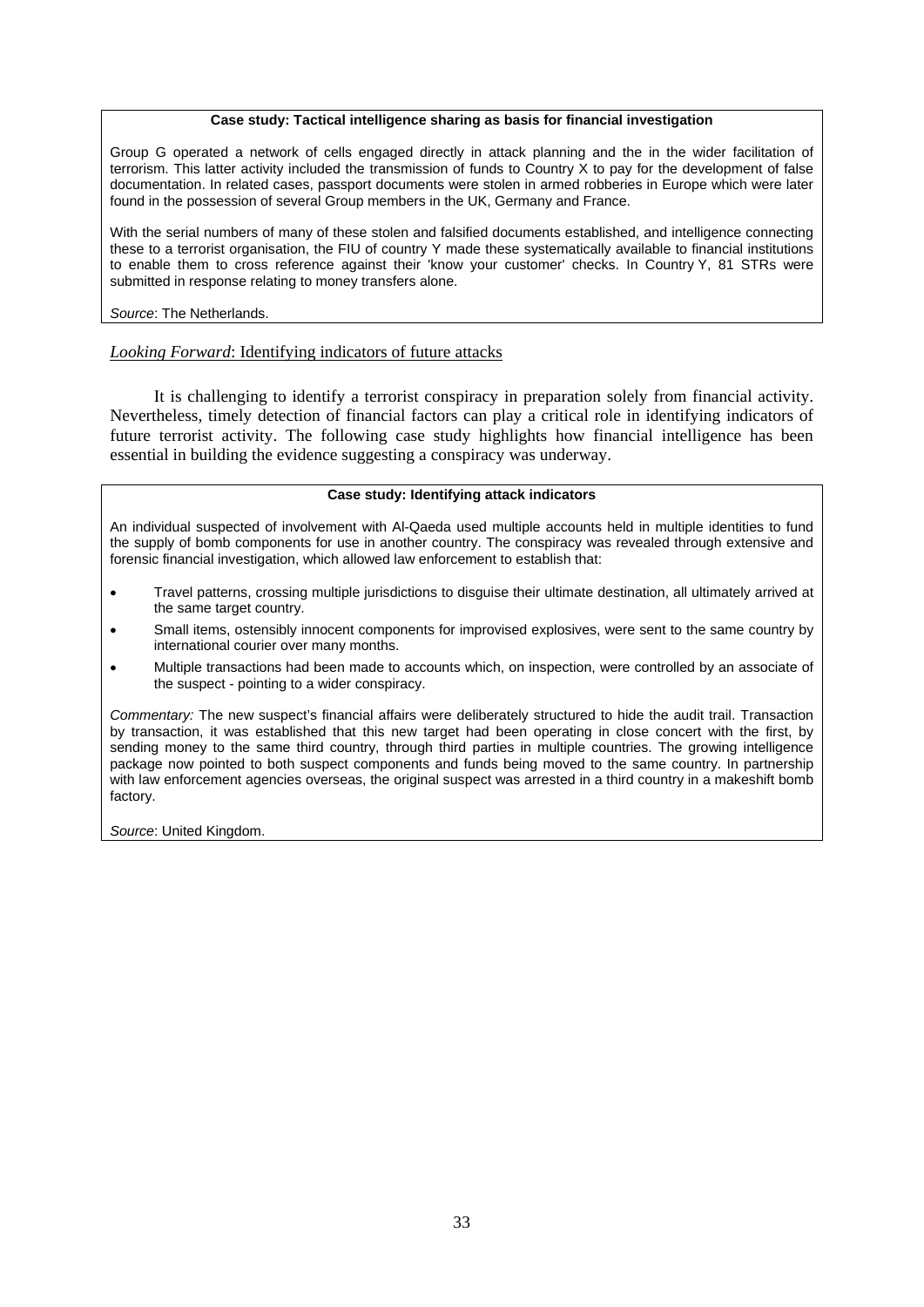## **POLICY IMPLICATIONS**

<span id="page-33-0"></span>As this report details, terrorists' need for funds can be significant. Some recent attacks have been orchestrated at low cost, but in addition to the direct costs of mounting attacks, modern terrorist groups require funds for the wide range of activities involved in developing and maintaining an organisation and its ideology. Identifying and disrupting terrorist financing creates a hostile environment for terrorism, helping to limit terrorists' overall capability. Terrorists raise and move funds using distinct methodologies; each of which can be addressed using different tools.

In general, terrorist organisations may raise funds through: legitimate sources, including through abuse of charitable entities; criminal activity; or state sponsors, and activities in failed states or other safe havens.

*Legitimate Sources*: Terrorist organisations receive considerable support and funding from and through legitimate sources including charities, businesses, and in many cases through self-funding from employment, savings, and social welfare payments – methods that would not otherwise raise concerns because they appear legitimate. Case studies highlight the value of intelligence in determining whether seemingly legitimate activity is being used to fund terrorism.

*Criminal Activity*: Terrorist groups are increasingly turning to alternative sources of financing, including criminal activities such as arms trafficking, money laundering, kidnap-for-ransom, extortion, racketeering, and drug trafficking. Terrorist use of criminal activity to raise funds ranges from lowlevel fraud to serious organised crime.

*State Sponsors*: Safe havens, failed states and state sponsors continue to represent crucial sources of support for terrorist organisations today. Safe havens and wider cases of weak jurisdictional control, state tolerance or support of terrorist organisations are also important in how terrorists move and use finance, in addition to their role in raising terrorist funds

There are three main methods by which to move money or transfer value: through the use of the financial system, through the physical movement of money (for example, through the use of cash couriers) and through the international trade system. Terrorist organisations use all three methods to move money for the purpose of disguising its origins and integrating it into the formal economy. Often, terrorist organisations will abuse alternative remittance systems (ARS), charities, or other captive entities to disguise their use of these three methods to transfer value. Each of these areas has been considered by the FATF, though the FATF does not currently have a recommendation addressing the misuse of trade for money laundering and terrorist financing.

Early work by the FATF on terrorist financing focussed on the similarities of the methods used in money laundering and terrorist financing. In particular, the approach emphasised the similar needs of money laundering and terrorist financing to mask financial resources and activities from the scrutiny of state authorities and occasional use of similar techniques. Since 2001, experience and study within the FATF and the intelligence community has demonstrated that money laundering and terrorist financing are distinct activities and that the measures which have been successfully applied in the identification and prevention of money laundering are by themselves less effective in the prevention of terrorist financing unless supplemented with additional information.

The application of the FATF's 40 Recommendations and 9 Special Recommendations provide a solid basis upon which to gather financial information. Leveraging this financial information with wider information on counter-terrorism, including intelligence, at a national level proves more effective in identifying terrorist activity.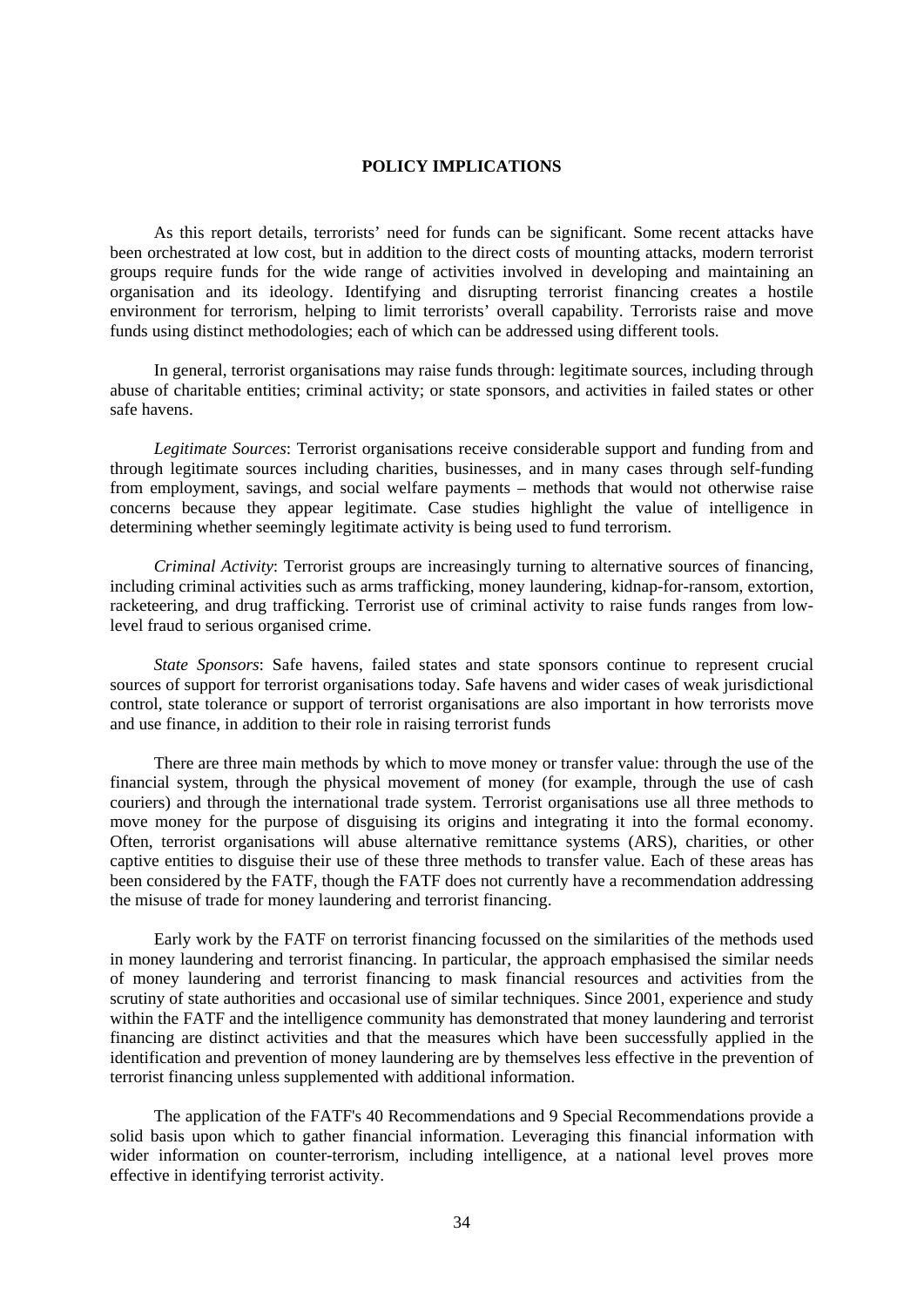<span id="page-34-0"></span>This report shows the need for continued strong commitment to the FATF standards. The *FATF Special Recommendations* are a key tool in gathering financial information potentially linked to terrorist activity and acting to disrupt it. In order to identify, deter, and disrupt terrorist financing, there are a number of specific actions countries must take in order to establish successful CFT regimes in accordance with the FATF international standards.

## **Issues for Further Consideration**

In addition, this report highlights several steps that could be considered to strengthen the capacity of countries to identify and respond to terrorist activity:

- **Jurisdictional Issues**: There are concerns about the terrorist financing vulnerabilities associated with safe havens, failed states or state sponsors that create enabling environments or otherwise provide active support to terrorist organisations. Through the International Cooperation Review Group (ICRG), the FATF has developed a process to identify and address jurisdictions of AML/CFT concern. The FATF should continue to strengthen and refine this process as a means of identifying and addressing terrorist financing vulnerabilities.
- **Outreach to the private sector**: Financial institutions have clearly identified their needs for better understanding of terrorist financing, including indicators and other targeted information that could be used to identify potential terrorist financing activity. Countries could consider ways to ensure counter-terrorist information (such as high risk locations, activities, and individuals of concern) can be incorporated by financial institutions into their procedures and risk models designed to identify terrorist financing.
- **Build Better Understanding**: Creating an understanding of terrorist financing that is distinct from money laundering is critical. Participation of the whole counter-terrorist community could greatly contribute to the development of a better understanding of terrorist financing. It would ensure a common understanding of financing needs and methods of terrorists and provide insight into the value of financial information when combined with counter-terrorist intelligence.
- **Enhanced Financial Intelligence**: Financial information alone is not sufficient to effectively combat terrorism. However, when combined with counter-terrorist intelligence, financial information can greatly enhance a country's ability to identify and intercept terrorist activity. Because of its predictive value, gathering and sharing financial intelligence is a high priority. Countries could be encouraged to make financial investigation an automatic component of all Counter-Terrorist investigations.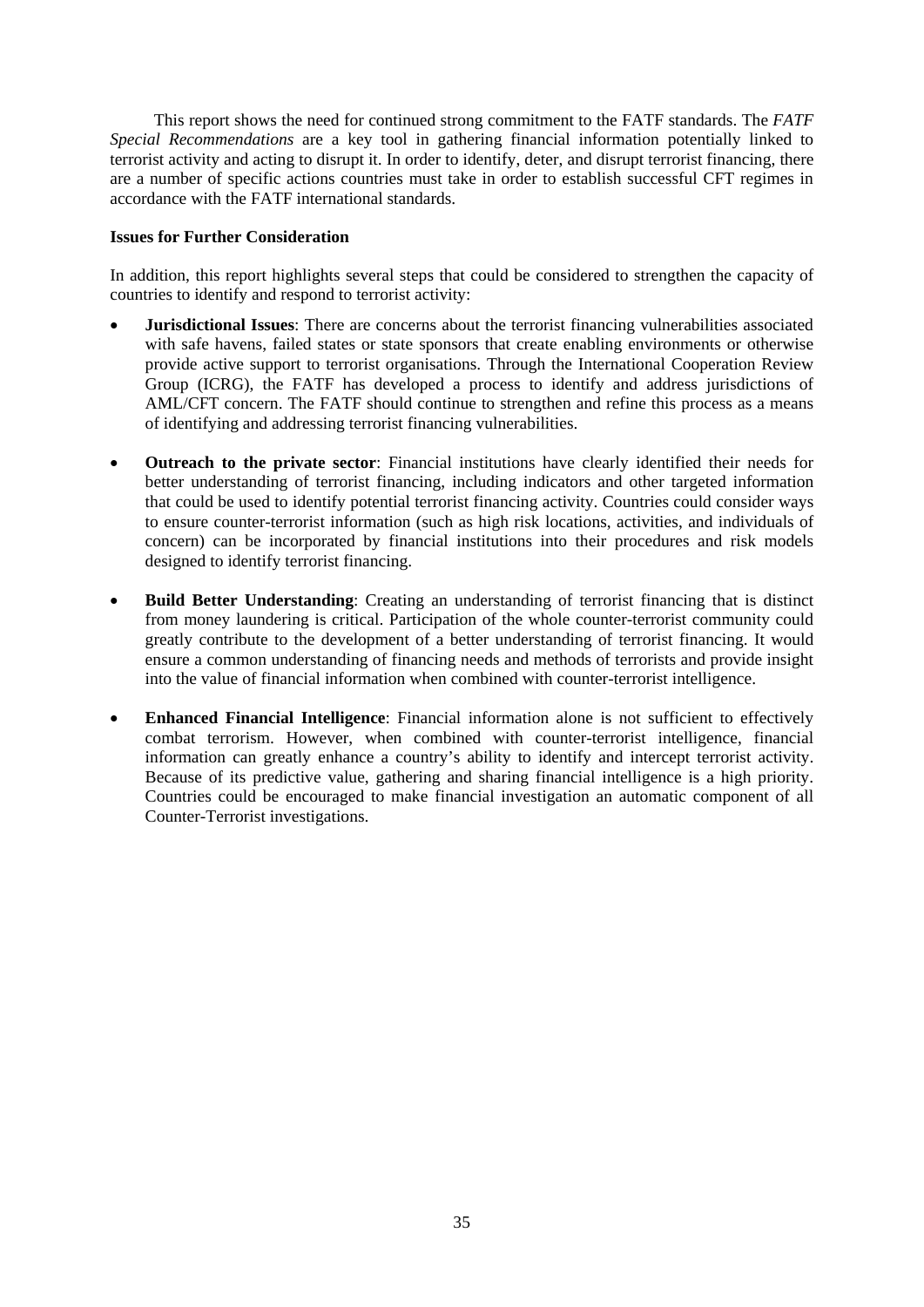## **BIBLIOGRAPHY**

<span id="page-35-0"></span>Abuza, Zachary (2003), *Funding Terrorism in Southeast Asia: The Financial Network of Al Qaeda and Jemaah Islamiyah*, The National Bureau of Asian Research, Seattle, *[www.nbr.org/publications/analysis/pdf/vol14no5.pdf](http://www.nbr.org/publications/analysis/pdf/vol14no5.pdf)*.

Abuza, Zachary (2005), *Balik Terrorism: The Return of the Abu Sayyaf*, US War College, Carlisle, Pennsylvania.

British Broadcasting Corporation (2002), "Al-Qaeda gold moved to Sudan," web site article dated 4 September 2002, BBC, London, *[http://news.bbc.co.uk/1/hi/world/middle\\_east/2233989.stm](http://news.bbc.co.uk/1/hi/world/middle_east/2233989.stm)*.

Commonwealth Secretariat (1998), "Money Laundering: Special Problems of Parallel Economies", paper presented at the Joint Meeting of Commonwealth Finance and Law Officials on Money Laundering, London, 1-2 June.

Comras, Victor (2005), "Al Qaeda Finances and Funding to Affiliated Groups," *Strategic Insights*, Vol. IV, No. 1, US Naval Postgraduate School, Monterey, California, *[www.ccc.nps.navy.mil/si/2005/Jan/comrasJan05.asp](http://www.ccc.nps.navy.mil/si/2005/Jan/comrasJan05.asp)*.

European Parliament (2005), *Oral Questions for Question Time at the part-session in July 2005 pursuant to Rule 109 of the Rules of Procedure* (6 July 2005), European Parliament, Strasbourg, *[www.europarl.europa.eu](http://www.europarl.europa.eu/)*.

Farah, Douglas (2002), "Al Qaeda's Road Paved with Gold," *The Washington Post*, 17 February 2002.

FATF (2002), *Best Practices paper on Special Recommendation VIII*, FATF, Paris. *[www.fatf-gafi.org](http://www.fatf-gafi.org/)*.

FATF (2003), *Typologies Report 2002-2003*, FATF, Paris. *[www.fatf-gafi.org](http://www.fatf-gafi.org/)*.

FATF (2004), *Typologies Report 2003-2004*, FATF, Paris. *[www.fatf-gafi.org](http://www.fatf-gafi.org/)*.

FATF (2006), *Trade Based Money Laundering: Typologies Report*, FATF, Paris. *[www.fatf-gafi.org](http://www.fatf-gafi.org/)*.

FATF (2007), *Guidance on the Risk-Based Approach to Combating Money Laundering and Terrorist Financing: High Level Principles and Procedures*, FATF, Paris. *[www.fatf-gafi.org](http://www.fatf-gafi.org/)*.

The *FATF Interpretive Notes to Special Recommendation III* and *Special Recommendation VIII*, as well as *Special Recommendation VI* are available through the FATF web site*: [www.fatf-gafi-org](http://www.fatf-gafi-org/).*

Global Witness (2003), *For a Few Dollars More: How al-Qaeda Moved into the Diamond Trade*, Global Witness, London, *[http://www.globalwitness.org](http://www.globalwitness.org/)*.

HM Treasury (2007), *The Financial Challenge to Crime and Terrorism*, HM Treasury, London, *[www.hm-treasury.gov.uk](http://www.hm-treasury.gov.uk/)*.

Human Rights Watch (2006), *Funding the "Final War" – LTTE Intimidation and Extortion in the Tamil Diaspora*, Human Rights Watch, New York, *[www.hrw.org](http://www.hrw.org/)*.

Jorisch, Avi (2004), *Beacon of Hatred: Inside Hizballah's Al-Manar Television,* The Washington Institute for Near East Policy, Washington DC.